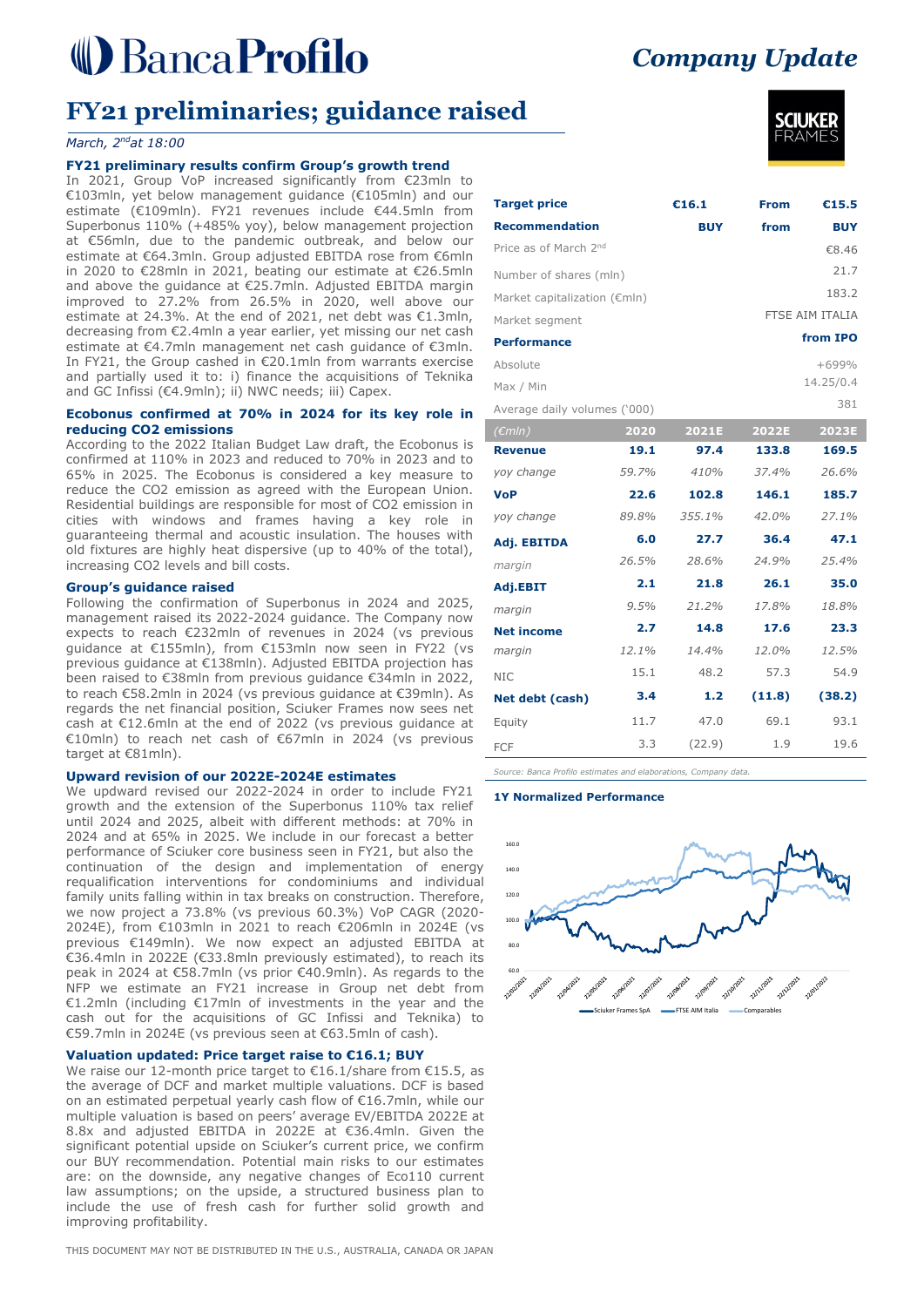# **Contents**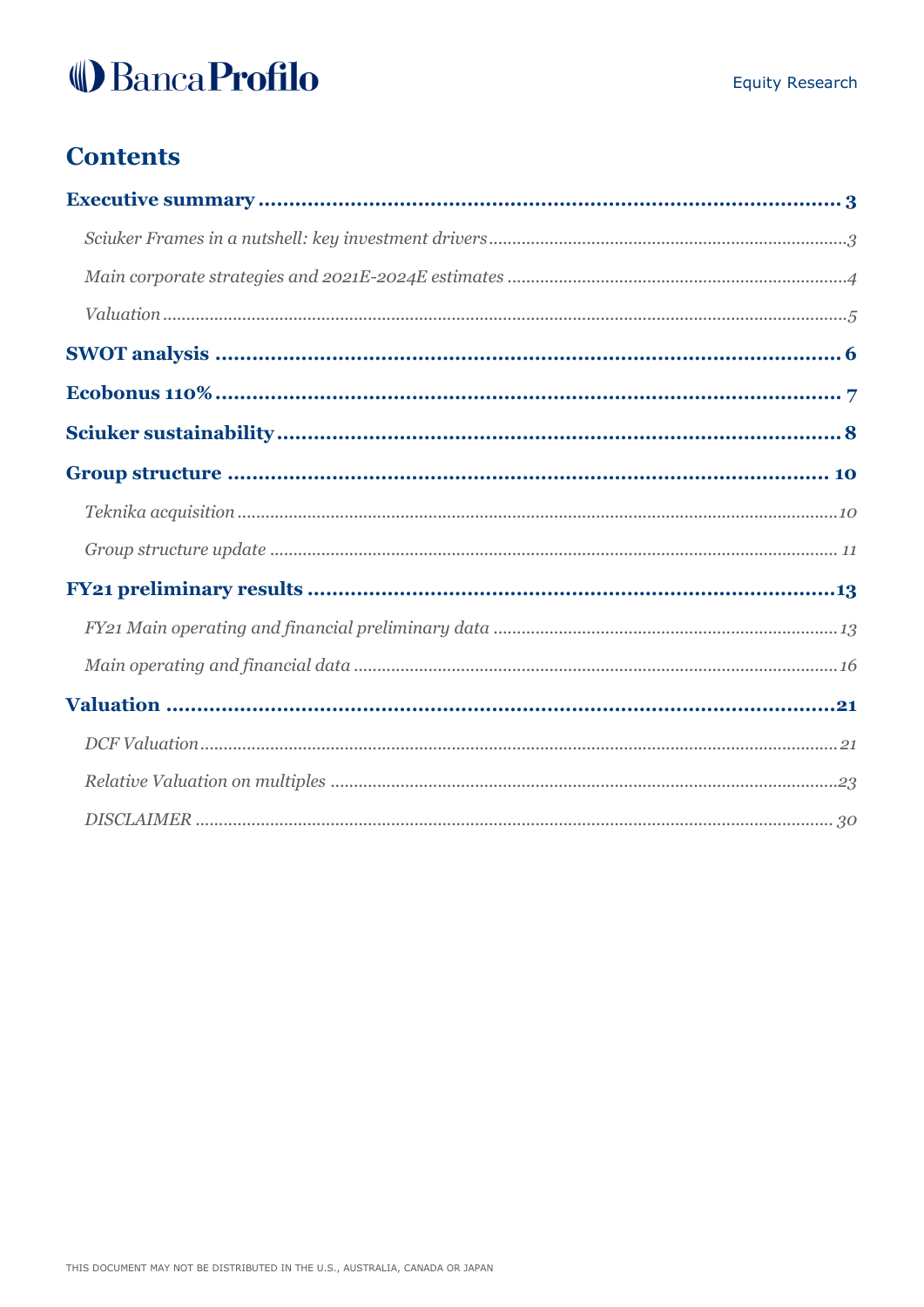# <span id="page-2-0"></span>**Executive summary**

### <span id="page-2-1"></span>*Sciuker Frames in a nutshell: key investment drivers*

*Strong growth in FY21:*  In 2021, Group VoP increased significantly from €23mln to €103mln (+355% yoy), *VoP +355% yoy* yet below management guidance (€105mln) and our estimate (€109mln). FY21 revenues include €44.5mln from Superbonus 110% (+485% yoy), below management projection at €56mln, due to the pandemic outbreak, and below our estimate at €64.3mln. Group adjusted EBITDA rose from €6mln in 2020 to €28mln in 2021, beating our estimate at  $\epsilon$ 26.5mln and above the guidance at  $\epsilon$ 25.7mln. Adjusted EBITDA margin improved to 27.2% from 26.5% in 2020, well above our estimate at 24.3%. At the end of 2021, net debt was  $\epsilon$ 1.3mln, decreasing from  $\epsilon$ 2.4mln a year earlier, yet missing our net cash estimate at €4.7mln management net cash guidance of €3mln. In FY21, the Group cashed in €20.1mln from warrants exercise and partially used it to: i) finance the acquisitions of Teknika and GC Infissi ( $\epsilon$ 4.9mln); ii) NWC needs; iii) Capex.

*Group's guidance 2021-2024 raised* According to the 2022 Italian Budget Law draft, the Ecobonus is confirmed at 110% in 2023 and reduced to 70% in 2023 and to 65% in 2025. The Ecobonus is considered a key measure to reduce the CO2 emission as agreed with the European Union. Residential buildings are responsible for most of CO2 emission in cities with windows and frames having a key role in guaranteeing thermal and acoustic insulation. The houses with old fixtures are highly heat dispersive (up to 40% of the total), increasing CO2 levels and bill costs.

*The Industrial segment as revenues driver in FY21* The revenues deriving from the Industrial segment (Sciuker Frames, GC Infissi and Teknika) were €58.5mln (+290% yoy), higher than management projection at €46mln and beating our estimate at €44.7mln.

The remaining part of €44.5mln (+485.5% yoy) derived from the Superbonus 110%, -26% compared to Group business plan estimate and below our forecast at €56mln. This was a negative effect of Covid-19 outbreak, affecting numbers especially in the last quarter of the year.

*Ecobonus confirmed at 70% in 2024 for its key role in reducing CO2 emissions* According to the 2022 Italian Budget Law draft, the Ecobonus is confirmed at 110% in 2023 and reduced to 70% in 2023 and to 65% in 2025. The Ecobonus is considered a key measure to reduce the CO2 emission as agreed with the European Union. Residential buildings are responsible for most of CO2 emission in cities with windows and frames having a key role in guaranteeing thermal and acoustic insulation. The houses with old fixtures are highly heat dispersive (up to 40% of the total), increasing CO2 levels and bill costs.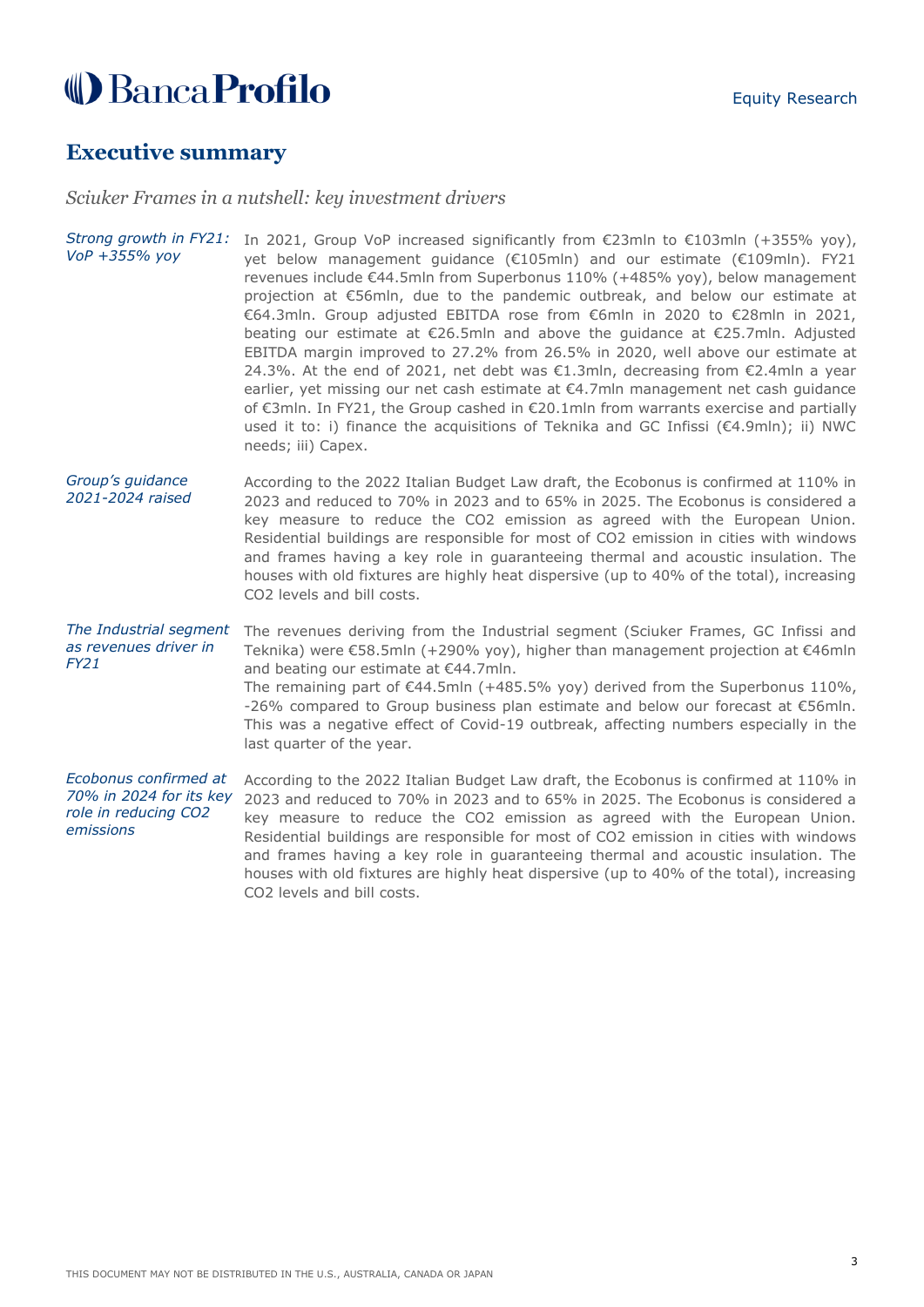# *<sup>* **Banca Profilo**</sup>

# <span id="page-3-0"></span>*Main corporate strategies and 2022E-2024E estimates*

| Management raised its<br>guidance to include<br>FY21 growth and<br>Superbonus 110%<br>extension to 2025 | Sciuker Frames Group revised upward its business plan targets (disclosed in<br>November), in order to include FY21 growth and the extension of the Superbonus<br>110% tax relief until 2024 and 2025, albeit with different methods: at 70% in 2024<br>and at 65% in 2025.<br>Thus, management revised upward its 2024 guidance to include not only a better<br>performance of Sciuker core business, but also the continuation of the design and<br>implementation of energy requalification interventions for condominiums and<br>individual family units falling within in tax breaks on construction. |  |  |  |  |  |  |
|---------------------------------------------------------------------------------------------------------|-----------------------------------------------------------------------------------------------------------------------------------------------------------------------------------------------------------------------------------------------------------------------------------------------------------------------------------------------------------------------------------------------------------------------------------------------------------------------------------------------------------------------------------------------------------------------------------------------------------|--|--|--|--|--|--|
|                                                                                                         | The Group confirmed its key strategic 2021-2024 lines:<br>increasing the B2B business through the acquisition of management projects,<br>$\bullet$<br>which give higher margins and visibility;<br>growing in Italy through expansion and diversification of its distribution<br>$\bullet$<br>network;                                                                                                                                                                                                                                                                                                    |  |  |  |  |  |  |
|                                                                                                         | expanding in foreign markets through partnerships and M&A<br>$\bullet$<br>investing in machinery to increase the production capacity;<br>$\bullet$<br>expanding the product range through M&A<br>$\bullet$<br>reducing CO2 emission at 55% until 2030 and become carbon-neutral until<br>$\bullet$                                                                                                                                                                                                                                                                                                        |  |  |  |  |  |  |
|                                                                                                         | 2050.<br>Finally, the Group has a long-term aim to invest its cash through M&A deals to<br>expands its business both in terms of products and markets.                                                                                                                                                                                                                                                                                                                                                                                                                                                    |  |  |  |  |  |  |
| 2021E-2024E raising<br>estimates due to<br>Superbonus<br>postponement and<br>Group synergies            | Therefore, we now project a 73.8% (vs previous 60.3%) Value of Production CAGR<br>(2020-2024E), from €103mln in 2021 to reach €206mln in 2024E, well above our<br>previous estimate of €149mln as we include Superbonus 110% postponement in<br>Ecospace's FY24 revenue.                                                                                                                                                                                                                                                                                                                                  |  |  |  |  |  |  |
|                                                                                                         | Moreover, we project: i) double-digit revenue growth in Sciuker Frames driven by<br>strategic partnerships; ii) GC Infissi growth at a CAGR 2020-2024E of 67% to €39mln<br>in 2024 and iii) Teknika sales to growth at a CAGR 2020-2024E at 50% to €32mln in<br>2024, both due to Group synergies driven by the integration in one Group product as<br>the HOLE BOX.                                                                                                                                                                                                                                      |  |  |  |  |  |  |
| 2021E-2024E strong<br>growth supported by all<br>integrated businesses                                  | In 2022E-2024E period we used the same backlog-revenue mechanism in Ecospace<br>that we used in 2020 and 2021E: 70% of orders to become turnover the year of<br>intake and the remaining 30% the following year.<br>More in details we expect Ecospace order backlog to stand at €165mln in 2022E, vs<br>our previous forecast at €140mln. We raised our estimate in 2022E as we consider a<br>recover in the Ecospace activity from the stop in 2021E due to Covid-19.                                                                                                                                   |  |  |  |  |  |  |
| Ecobonus as Ecospace<br>booster                                                                         | As regards to Sciuker Frames, we include in our revenues estimates the strategic<br>partnerships with Enel X and AbitareIn as growth contributors in 2021E-2024E<br>(€38mln) Moreover, in 2021E-2024E, Sciuker sales through Ecospace activity will be<br>the booster for Company revenues. In details, we now estimate an increase in Sciuker<br>revenues from €45mln in 2021 to €78mln in 2024E (€38mln in 2022 to €71mln in<br>2024E).                                                                                                                                                                 |  |  |  |  |  |  |
| 2021E-2024E: adjusted<br>EBITDA margin at 25%<br>vs previous 24%                                        | We now expect an adjusted EBITDA at €36.4mln in 2022E (€33.8mln previously<br>estimated), to reach its peak in 2024 at €58.7mln (vs prior €40.9mln). As regards to<br>the NFP we estimate an FY21 increase in Group net debt from €1.2mln (including<br>€17mln of investments in the year and the cash out for the acquisitions of GC Infissi<br>and Teknika) to €59.7mln in 2024E (vs previous seen at €63.5mln of cash).                                                                                                                                                                                |  |  |  |  |  |  |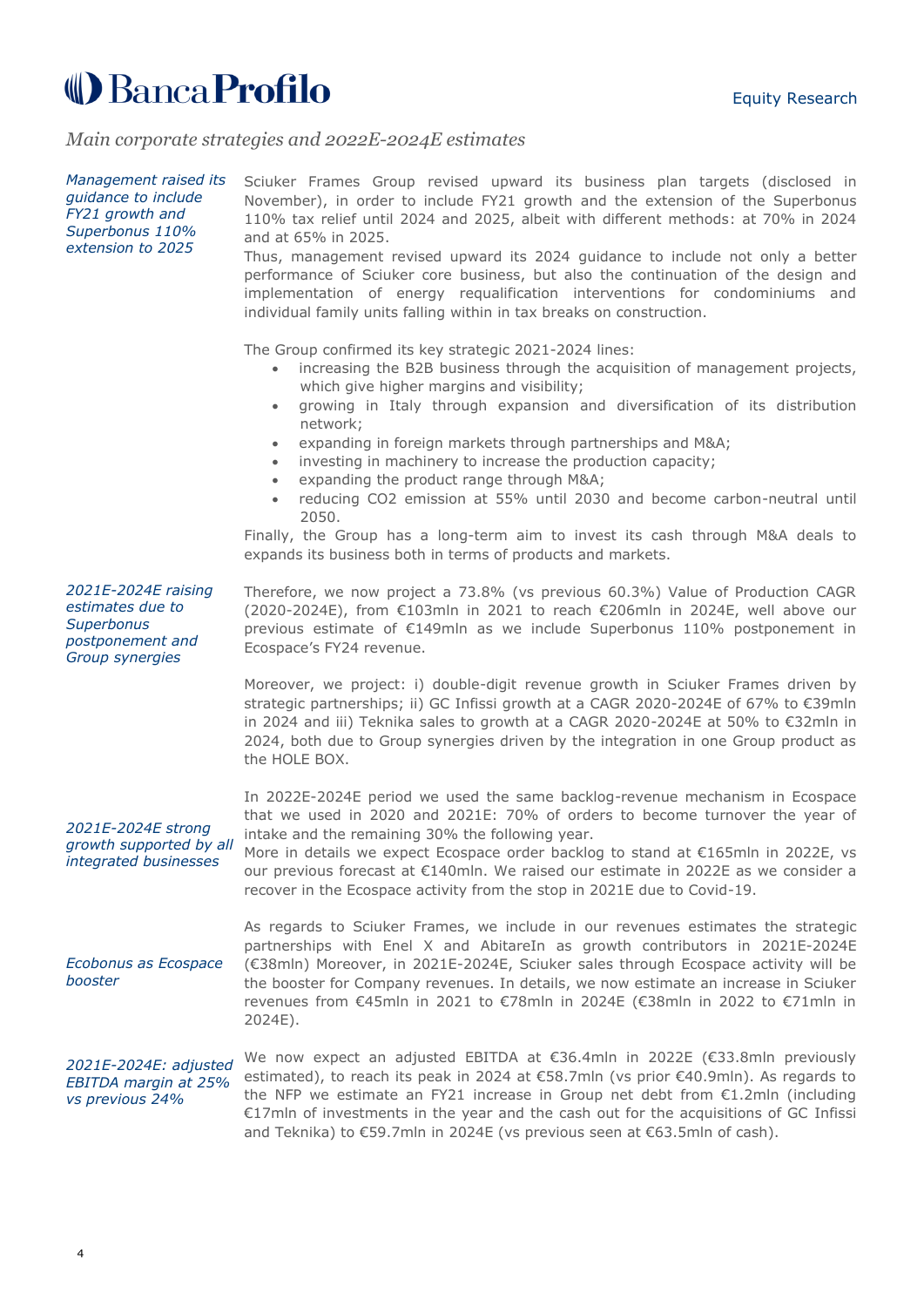# *<u>ID* Banca Profilo</u>

<span id="page-4-0"></span>*Valuation*

| DCF approach to<br>appraise a fast-growing<br>business model                                                          | Given our expectations of positive FCFs starting from 2021, we used a DCF model as a<br>valuation method.                                                                                                                                                                                                                                                                                                                                                                                                                                                   |
|-----------------------------------------------------------------------------------------------------------------------|-------------------------------------------------------------------------------------------------------------------------------------------------------------------------------------------------------------------------------------------------------------------------------------------------------------------------------------------------------------------------------------------------------------------------------------------------------------------------------------------------------------------------------------------------------------|
| Multiple valuation on<br>fixture manufacturing<br>players                                                             | Furthermore, despite there is no listed entity which is completely comparable to<br>Sciuker, we have selected a sample of listed players active in the larger industry of<br>Fixtures Manufacturing.                                                                                                                                                                                                                                                                                                                                                        |
| A selected sample of<br>listed comparables in<br>the Fixture<br>Manufacturing<br>industry: EV/EBITDA<br>2022E at 8.8x | We provide a list of peers that best adapts to Sciuker Frames business model. We<br>concentrate our selection on listed players active in a business similar to Sciuker's<br>one, the larger industry of Fixtures Manufacturing. Within this sector we selected:<br>Deceuninck NV (Belgium), Agta Record Ltd (Switzerland), Inwido AB (Sweden),<br>Eurocell Plc (UK), SafeStyle Plc (UK), Apogee Enterprises (USA), Pgt innovations<br>(USA), Edac (IT), Nusco (IT).<br>Our sample of similar players active in the larger Fixtures Manufacturing industry, |
|                                                                                                                       | shows a medium value EV/EBITDA 2022E of 8.8x.                                                                                                                                                                                                                                                                                                                                                                                                                                                                                                               |
| <b>DCF</b> assumptions:<br>€16.7mln average<br>yearly FCF                                                             | To run a DCF model, we use our projections of unlevered FCFs for the 2021-2024<br>explicit period: €45mln cumulated and €11.3mln as yearly average (vs previous<br>€34.2mln and €8.6mln respectively).                                                                                                                                                                                                                                                                                                                                                      |
|                                                                                                                       | To assess the Terminal Value, we used what we consider a perpetually sustainable<br>free cash flow at €19.5mln (vs previous €18.9mln), given by the average of the FCFs<br>in the period 2022-2023.<br>We end up with a WACC slightly below our previous estimates $(6.1\% \text{ vs } 6.8\%)$ due to<br>a decrease in Ke from 10.2% to 8.9%.                                                                                                                                                                                                               |
|                                                                                                                       | Finally, we assumed 2% perpetual growth rate (unchanged).                                                                                                                                                                                                                                                                                                                                                                                                                                                                                                   |
| DCF valuation:<br>€17.7/share                                                                                         | The DCF method leads us to an Enterprise Value of $\epsilon$ 385.7mln (vs previous<br>€349.9mln) and to an Equity Value of €382.5mln (vs previous €354.6mln) showing a<br>fair value of €17.61/share (vs previous €16.33/share).<br>Moreover, in the DCF we include net debt at the end of 2021E at €1.9mln (vs previous<br>€4.7mln of cash).                                                                                                                                                                                                               |
| <b>Market multiples</b><br>valuation: €14.5/share                                                                     | Our relative valuation is based on peers' average EV/EBITDA 2022E at 8.8x. Following<br>the postponement of Superbonus 110% until 2025, we used the adjusted EBITDA in<br>2022E at €36.4mln. This leads to an Equity Value of €317.4mln (vs previous<br>€317.1mln) or €14.5/share (vs previous before €14.6/share).                                                                                                                                                                                                                                         |
| TP at $£16.1$ /share (vs<br>previous €15.5/share);<br><b>BUY</b> confirmed                                            | We set our 12-month Target Price at $£16.1/share$ as the average of DCF and market<br>multiple valuations. Given the significant potential upside on Sciuker's closing price<br>(as of 2 <sup>nd</sup> March 2022), we confirm our BUY recommendation.                                                                                                                                                                                                                                                                                                      |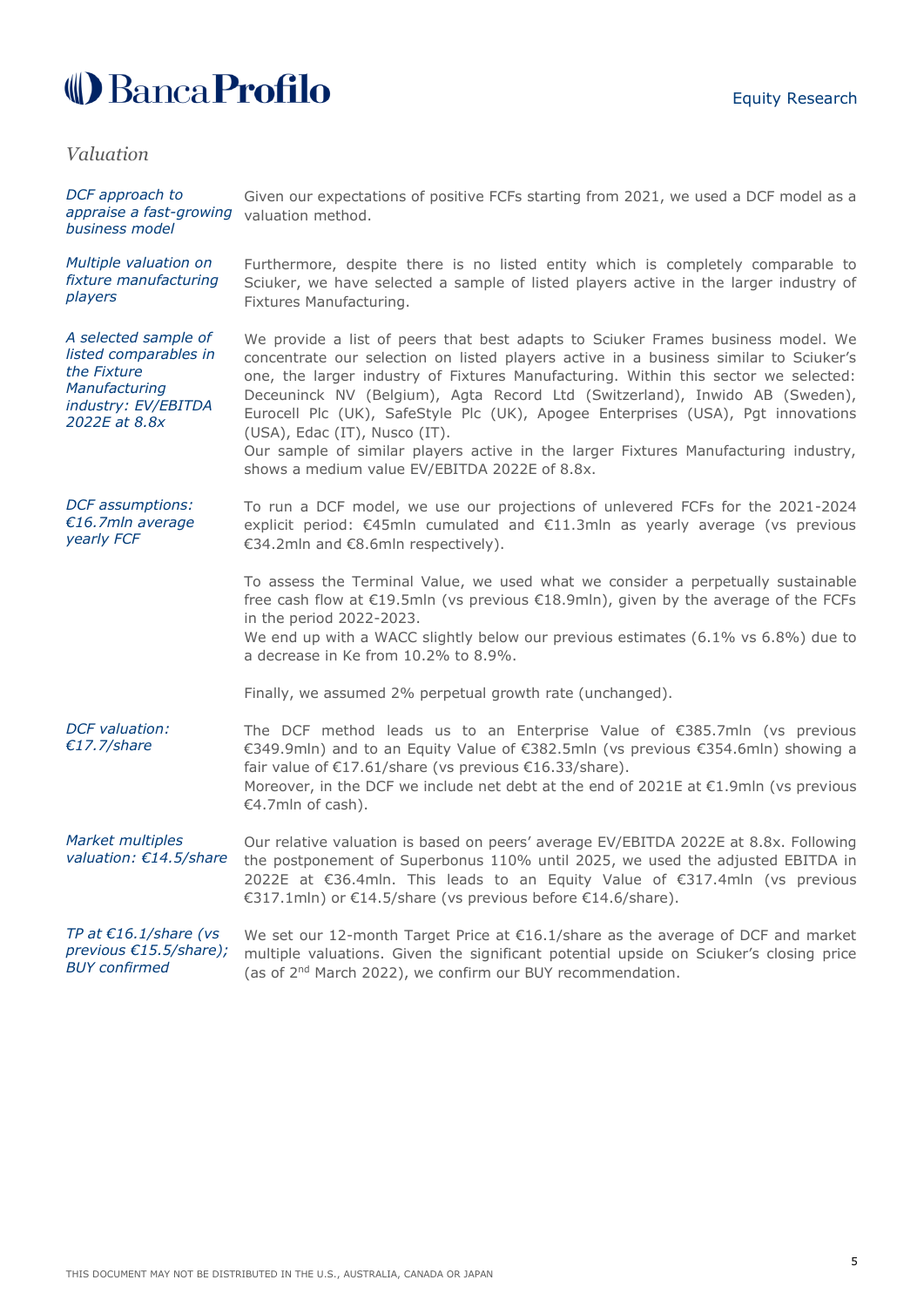# <span id="page-5-0"></span>**SWOT analysis**

- Leader manufacturer of high-quality windows
- Strong company commitment in eco-sustainable practices
- Strongly investing on corporate culture, brand and A low-structured Finance Department innovative marketing
- A structured, trained sales force driven by commercial performance
- Industrialized production techniques in a sector traditionally characterized by craftsmanship
- Distinctive product portfolio
- A wide portfolio of patented products
- High margins and cash generator driven by a rigorous cost and working capital management
- Fresh cash-in deriving from the warrant exercise for further solid growth and improving profitability
- New synergies deriving from GC Infissi and Teknika acquisition

### **STRENGTHS WEAKNESSES**

- NWC optimization needed
- Competition by PVC windows have lower production costs
- 
- Sciuker Ecospace revenue growth path is high related to tax incentive Ecobonus 110%

- Competition within existing players, especially large manufacturers
- High growth rates could lead to cost management issues
- Company size
- Unexpected changes in the Eco110 law

### **OPPORTUNITY THREATS**

- Very fragmented Italian reference market
- Roll out of management contracts
- "Ecobonus"
- Ad-hoc international partnerships and/or bolt on acquisitions
- Large potential Italian addressable market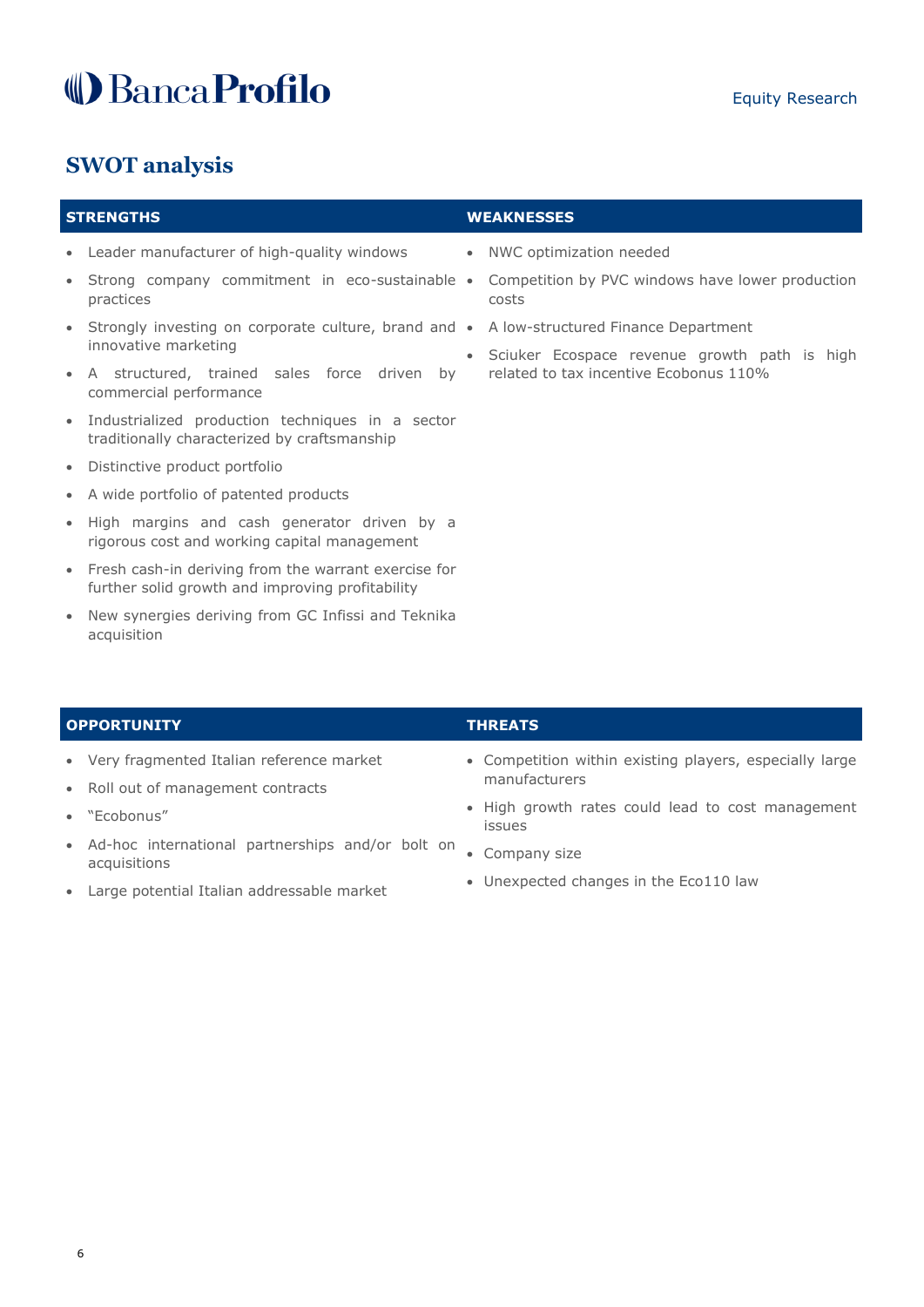# <span id="page-6-0"></span>**Ecobonus 110%**

*Ecobonus is expected to be postponed until 2025 as driver to CO2 emission reduction*

In the 2022 draft Italian Budget Law, the Ecobonus deduction will remain at 110% on expenses occurred until 31 December 2023. The discount will be reduced to 70% for expenses made in 2024, while for expenses falling in 2025, the tax deduction will be put down to 65%.

The Ecobonus is considered a key measure to reduce CO2 emission as agreed with the European Union. Residential buildings are responsible for most of CO2 emission in cities. In our projections, we assumed a 50% chance for the extension of Ecobonus.

*Only the 0.17% of renovation intervention started with the Eco110*

In June 2020, the Italian Government approved the "Super Bonus" allowing 110% tax reduction for energy efficiency building restructuring from July 2020 to December 2021. The Ecobonus will keep playing a key driver for the construction industry as it increases the demand for energy-saving real estate restructuring.

There are €18.6bn allocated by the previous Italian Government (including €10.26bn from the Recovery Fund) for energy renovation intervention until 2022. At the end of April, in the "Piano Nazionale per la Ripresa e Resilienza (Pnnr)" current Government announced the extension of the Law until June 2023, but only for public housing.

In March 2021, only the 0.17% of Italian population has already started renovation intervention through the Ecobonus; 34% would like to start, while 17% is on verification process.



### *Figure 1: Use of Ecobonus 110%*

*Source: Mikaline reaserch*

*The South of Italy showed a great attitude to use the Eco110*

Most of the people that showed a good inclination to use the Ecobonus 110% are located in the south of Italy, where Sciuker is mostly active through Ecospace.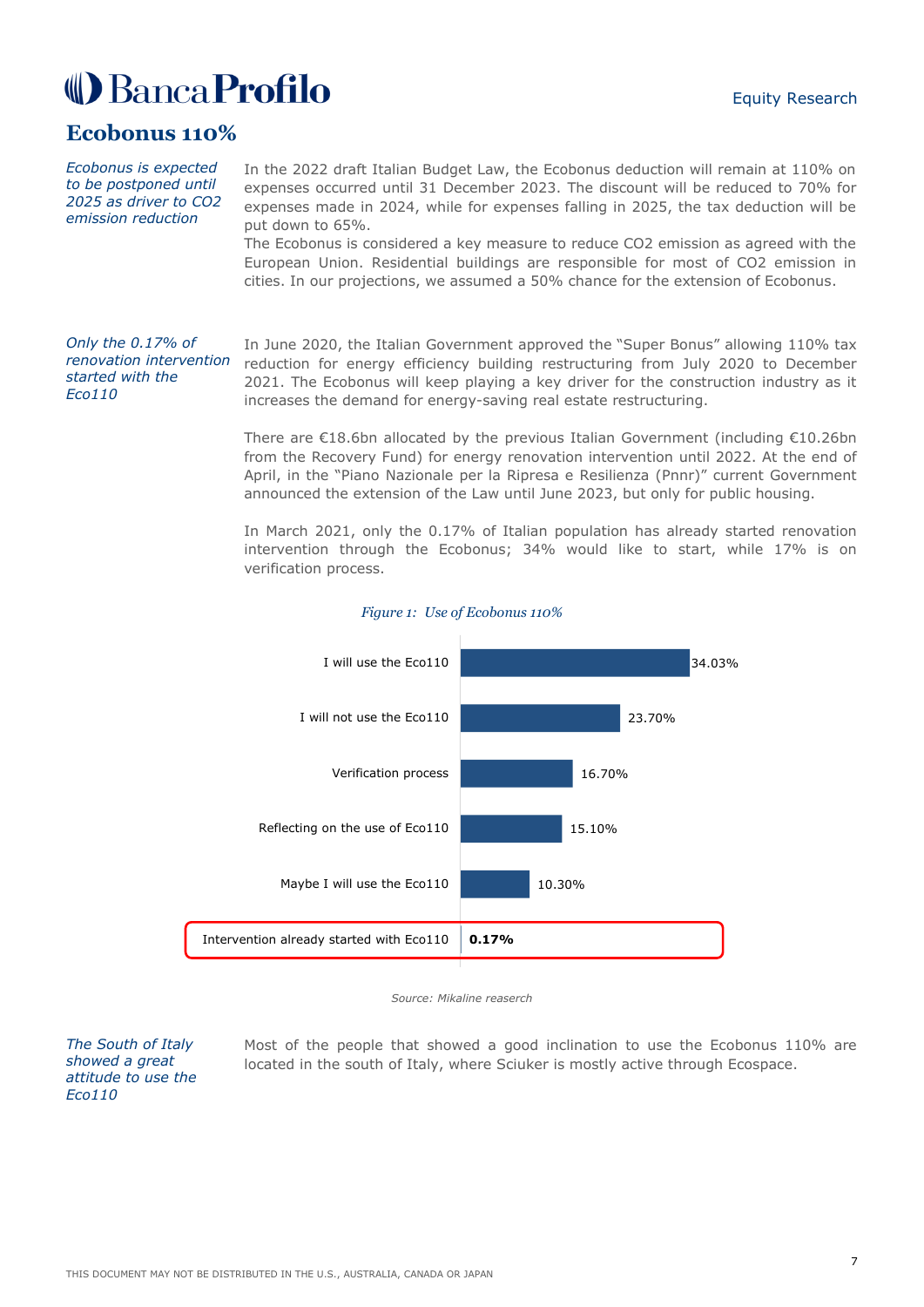## Equity Research







*Campania: the fourth region in terms of invested amount*

At the end of September, investments with requirements for Ecobonus 110% detractions were about 46.2k worth €7.5bn. The highest number of observations was related to single-family house whereas, in terms of condominiums, these led with €3.6bn.

Lombardia is the main region both in terms of units and value, respectively at 6.3k depositions and €1.3bn. Campania, that is Sciuker's reference market, is the fourth region in terms of amount invested (€627.5mln).

# <span id="page-7-0"></span>**Sciuker sustainability**

| Windows and frames<br>play a key role to<br>reduce CO2 emissions | Windows and frames have a key role in guaranteeing thermal and acoustic insulation.<br>The houses with old fixtures are characterized by a high volume of heat dispersion (up<br>to 40% of the total), which increase CO2 levels and bill costs.<br>Almost the 70% of the 12mln residential buildings in Italy were built before the<br>enactment of the anti-seismic and energy efficiency regulations. Thus, there<br>replacement of old fixtures with high-performance products could potentially bring<br>significant short-term benefit in both environmental and economic terms. |
|------------------------------------------------------------------|----------------------------------------------------------------------------------------------------------------------------------------------------------------------------------------------------------------------------------------------------------------------------------------------------------------------------------------------------------------------------------------------------------------------------------------------------------------------------------------------------------------------------------------------------------------------------------------|
|                                                                  | Therefore, the company mission, is to improve the living comfort of the condominium<br>through the installation of new fixtures, thermal insulation, photovoltaic systems and<br>electric columns. To date, the Sciuker Group has reduced CO2 emissions by<br>approximately 17,000 tons, increasing the average value of the property by 20%.                                                                                                                                                                                                                                          |
| Sciuker Frames 100%<br>recycles wood waste                       | Since its foundation, the company produces windows with the minimum use of plastic<br>materials and highly performing in terms of thermal and acoustic insulation with<br>respect to the external environment.                                                                                                                                                                                                                                                                                                                                                                         |
|                                                                  | The main materials used by Sciuker Frames are:<br>a wood 1000/ ECC cortified forests in full respect of the territory and                                                                                                                                                                                                                                                                                                                                                                                                                                                              |

• wood, 100% FSC certified forests, in full respect of the territory and biodiversity;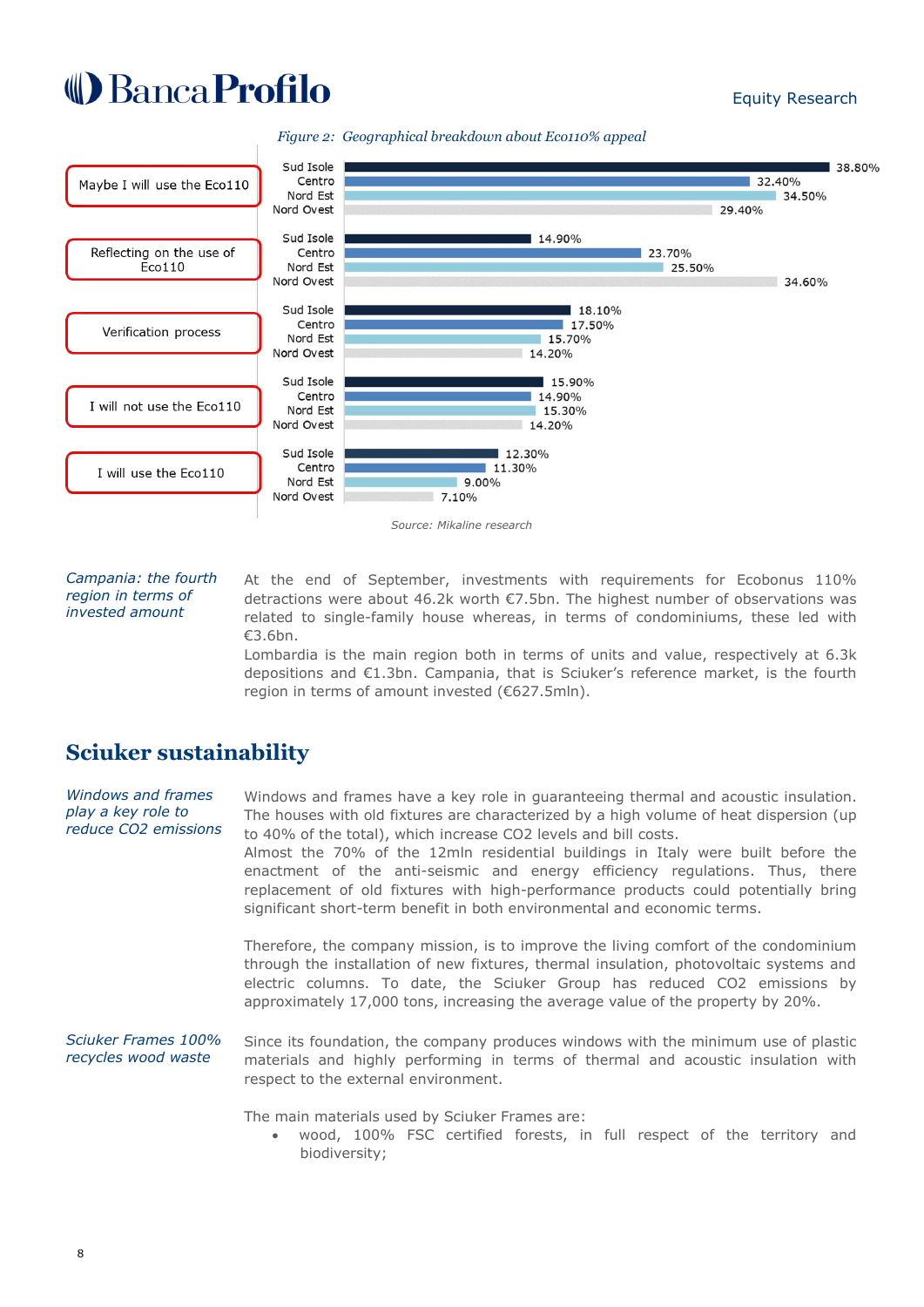- aluminium, 100% UNI 6060 certified or REACH6 (laminar aluminium);
- the glass, 100% Saint Gobain certified.

The wood, once it reaches the end of its life, follows a real recycling process. Thanks to the Circle Frames Project, a circuit created in partnership with accredited suppliers the wood waste becomes secondary raw material useful for the creation of new panels ecological and is used for heating the production plant and sold to local pellet producers. The significant increase in the use of raw materials compared to 2019 is attributable to the increase in orders registered in 2020 driven by the Ecobonus 110%.



*Figure 3: Raw material consume (ton; in % the amount recycled)*

### *High degree of attention to ESG issues, with remarkable initiatives in the environmental sustainability*

*#Sciukerforplanet project*

Sciuker Frames has always paid great attention to sustainability and corporate social responsibility. For almost 1/4 of a century, it has been designing and manufacturing only natural windows with the use of low environmental impact materials and processes.

In February 2018, the Sciuker Frames Forest was born, with the support of the Ministry of the Environment, which will offset 1,000,000 kg of CO2 starting from 2018, through the creation of new green lungs in Italy.

Sciuker's customers has the possibility to adopt a tree in their name in the Sciuker Frames Forest. They will be able to monitor its growth and, also, the offset CO2, through the 4planet.sciuker.it website. During its life cycle, each tree can compensate on average for the CO2 produced by a home refrigerator over a period of 7 years or 600 journeys in the Milanese underground from Rho to Sesto. Together with the tree, Sciuker Frames also gives customers "Sprout", a pencil with a seed of plants with the aim to make a small "green" contribution.

*A factory environment friendly* Sciuker Frames factory was designed to be as efficient as possible paying close attention to the environment:

- thanks to 1,368 photovoltaic panels installed on the roof of Sciuker's production plant, every year the Group offset about 80% of energy needs. For instance, in 2017 the Group avoided the production of 151,616 kg of CO2 into the atmosphere, equivalent to 500 planted trees;
- optimization of processing waste: the 100% of the wood wasted from the

*Source: Banca Profilo elaborations on Company data*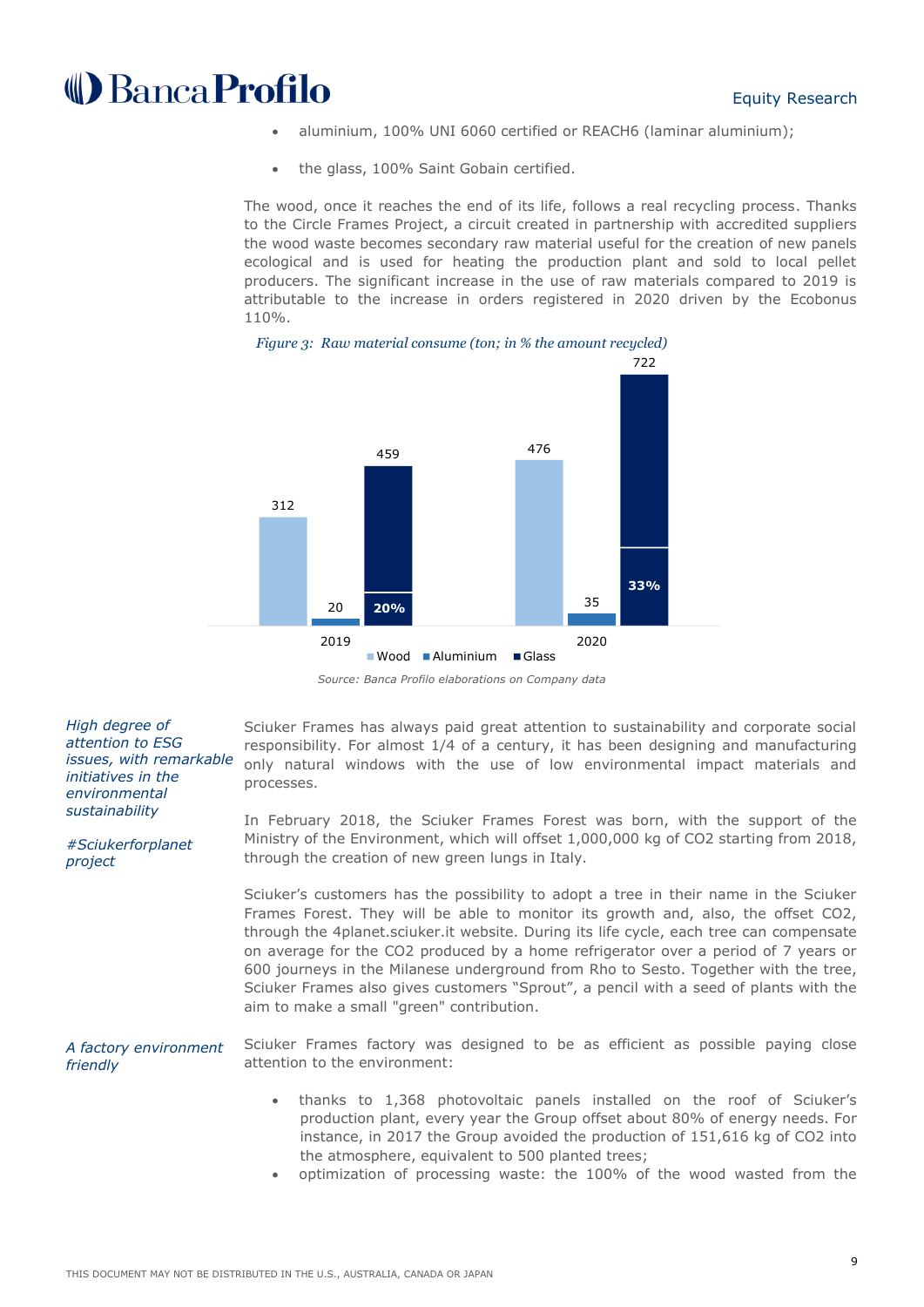production of windows and frames is used for heating the production plant and sold to local pellet producers;

- Sciuker's employees mostly use methane cars, to reduce pollution;
- for several years Sciuker has adopted a scrupulous recycling. 70% of product's waste is recycled and reintroduced into the market. This is mainly thanks to the use of natural and 100% recyclable raw materials, such as wood and aluminium;
- Sciuker's wood grows only in properly managed and certified PEFC and FSC forests, in full respect of the territory and biodiversity.

# <span id="page-9-0"></span>**Group structure**

# <span id="page-9-1"></span>*Teknika acquisition*

| Teknika acquisition                                                                             | On 10 <sup>th</sup> November, Sciuker Frames announced the acquisition of the 60% of Teknika<br>Group for €2.9mln (4.3x 2021 EBITDA).<br>Teknika is a company based in Piedmont, in the province of Novara (Cressa)<br>established in 2006 from the union of the expertise in mosquito nets developed over<br>many years of experience by the two partners Alberto and Emanuele Verdina.<br>The company has a share capital of €50k, previously held in equal parts by Mr. Alberto<br>Verdina and Mr. Emanuele Verdina, which cover operational roles and they also<br>represented respectively the Chairman and Chief Executive Officer of the Company.                                                                                                                                                                                                                                                                                                      |
|-------------------------------------------------------------------------------------------------|---------------------------------------------------------------------------------------------------------------------------------------------------------------------------------------------------------------------------------------------------------------------------------------------------------------------------------------------------------------------------------------------------------------------------------------------------------------------------------------------------------------------------------------------------------------------------------------------------------------------------------------------------------------------------------------------------------------------------------------------------------------------------------------------------------------------------------------------------------------------------------------------------------------------------------------------------------------|
| Teknika produces from<br>300 to 600 (peak<br>season) mosquito nets<br>per day                   | More in details, thanks to a production plant of about 7,000 square meters, Teknika<br>manufactures an average of 300 mosquito nets per day, with peaks to 600 per day in<br>May to July. However, Teknika could increase its current daily production by about<br>200 unit acquiring new production lines with an estimated investment of about €15k<br>and introducing 4 new people.<br>As regards to mosquito nets, the catalogue includes the production and sale of various<br>types of mosquito nets: outdoor, pleated line, built-in, large dimensions, fixed panels,<br>roller blinds and Venetian blinds. Tenkinka also produced and sales a product line<br>dedicated to roller shutters and sunshades.<br>Teknika commercial structure includes 4 employees dedicated exclusively to the<br>commercial activity as well as executive customers. Geographic distribution mainly<br>refers to Piedmont, Lombardy, Liguria, Valle d'Aosta and France. |
| FY20: €6.1mln; 11%<br><b>EBITDA</b> margin                                                      | Teknika currently employs 50 people and in 2020, it reported €6.1mln of revenues<br>with an EBITDA of $\epsilon$ 675k, meaning a margin at 11%; net cash stood at $\epsilon$ 330k at the<br>end of December.<br>As regards 2021 forecast of the stand-alone the Company foresaw revenue of €8mln,<br>with an EBITDA of €0.9mln and a positive NFP.                                                                                                                                                                                                                                                                                                                                                                                                                                                                                                                                                                                                            |
| FY24E: sales at E30mln<br>driven mainly by Group<br>synergies                                   | Considering synergies within the Group, in 2024 Sciuker projects Teknika revenues at<br>€30mln with an EBITDA margin at 24% taking advantage from: i) Group's retail<br>distribution; ii) partnerships with consolidated customers and iii) Superbonus 110%.                                                                                                                                                                                                                                                                                                                                                                                                                                                                                                                                                                                                                                                                                                  |
| Teknika contributes to<br>the expansion of<br><b>Sciuker Frames HOLE</b><br><b>BOX</b> offering | Following Teknika acquisition, Sciuker Frames Group has become the first pole of<br>frames and solar shading with a Made in Italy design. The acquisition of Teknika<br>allows the Group to significantly expand its offering integrating frames with<br>accessories like mosquito nets, roller shutters, thermal insulating monoblocks,<br>external curtains and bioclimatic pergolas. Thus, the Group expands its own HOLE<br>BOX, a complete and integrated offering with fixtures and accessories ready for the                                                                                                                                                                                                                                                                                                                                                                                                                                           |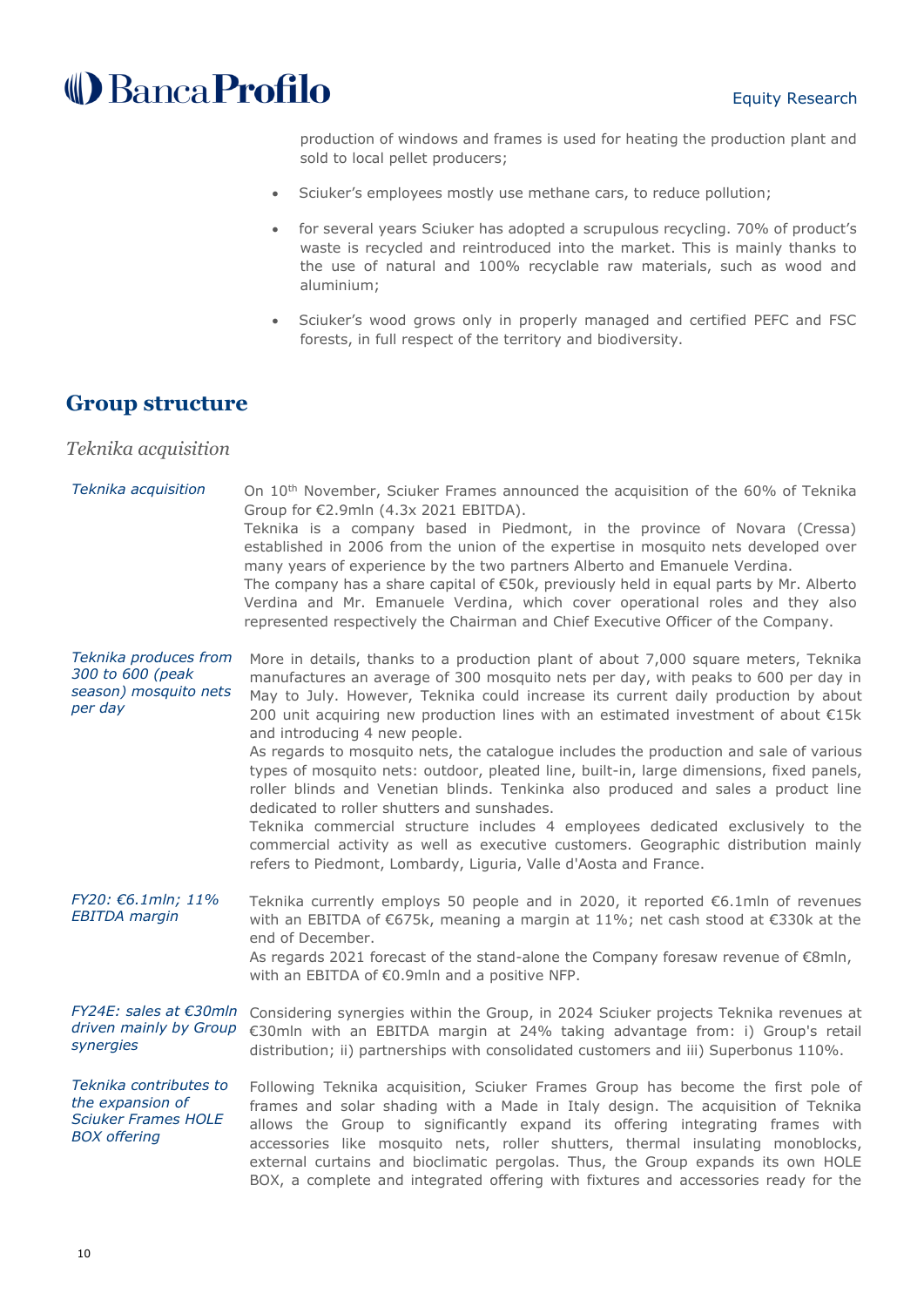market of the energy efficiency of the Italian housing stock.



*Source: Company data*

*Acquiring the 60% of Teknika for €2.9mln*  As regard to the acquisition structure, Sciuker Frames bought 30% from each owner (Emanuele and Alberto Verdina). The cost of acquisition is  $\epsilon$ 2.9mln, to be paid on the closing date (estimated before December, the 31<sup>st</sup> 2021) in i) cash for  $\epsilon$ 2.2mln and ii) 46,700 treasury shares valued €15 each, on which the sellers have entered a lock-up commitment until January the  $15<sup>th</sup>$  2026. If, on January the  $1<sup>st</sup>$  2026, the shares of Sciuker Frames have a lower value than €15/share, Sciuker will pay the sellers an amount equal to the difference between the guaranteed value and the arithmetic average between December the 1<sup>st</sup> and the 31st 2025.

In addition to the Price, it is envisaged that, if 2022 "revenues from sales and services" are higher than €12mln, Sciuker Frames will pay the Sellers an additional €1mln.

Moreover, Emanuele Verdina will hold the CEO position and Alberto Verdina the Chairman position in Teknika.

*Teknika get a foothold in South America* Sciuker Group through its subsidiary Teknika has started a strategic partnership for the production and distribution of accessories and mosquito nets in South America. TekniBraz is a spin-off of Teknika, which has recently inaugurated its new operational headquarter in Goiânia, a metropolis with over 2 million inhabitants not far from Brasilia. The Group started in Italy the processes and quality control activities of the latest collection "Ottika" for mosquito nets. This represents a key step to start production in the short term and proceed with commercial distribution in Brazil starting from February 2022.

### <span id="page-10-0"></span>*Group structure update*

*Shareholders: Cipriano Family at 51%; 42% free float SCK Group the first frames polo made in Italy*

The Group is controlled by Marco Cipriano, founder and CEO, and by Romina Cipriano, with a cumulated 51% stake through the holding H.Arm. Free Float is 42%.

Sciuker Frames Group become the first pole of frames and solar shading with a Made in Italy design. Through the acquisitions the Group significantly expand the range of its windows, frames and accessories, producing one full-integrated product: the HOLE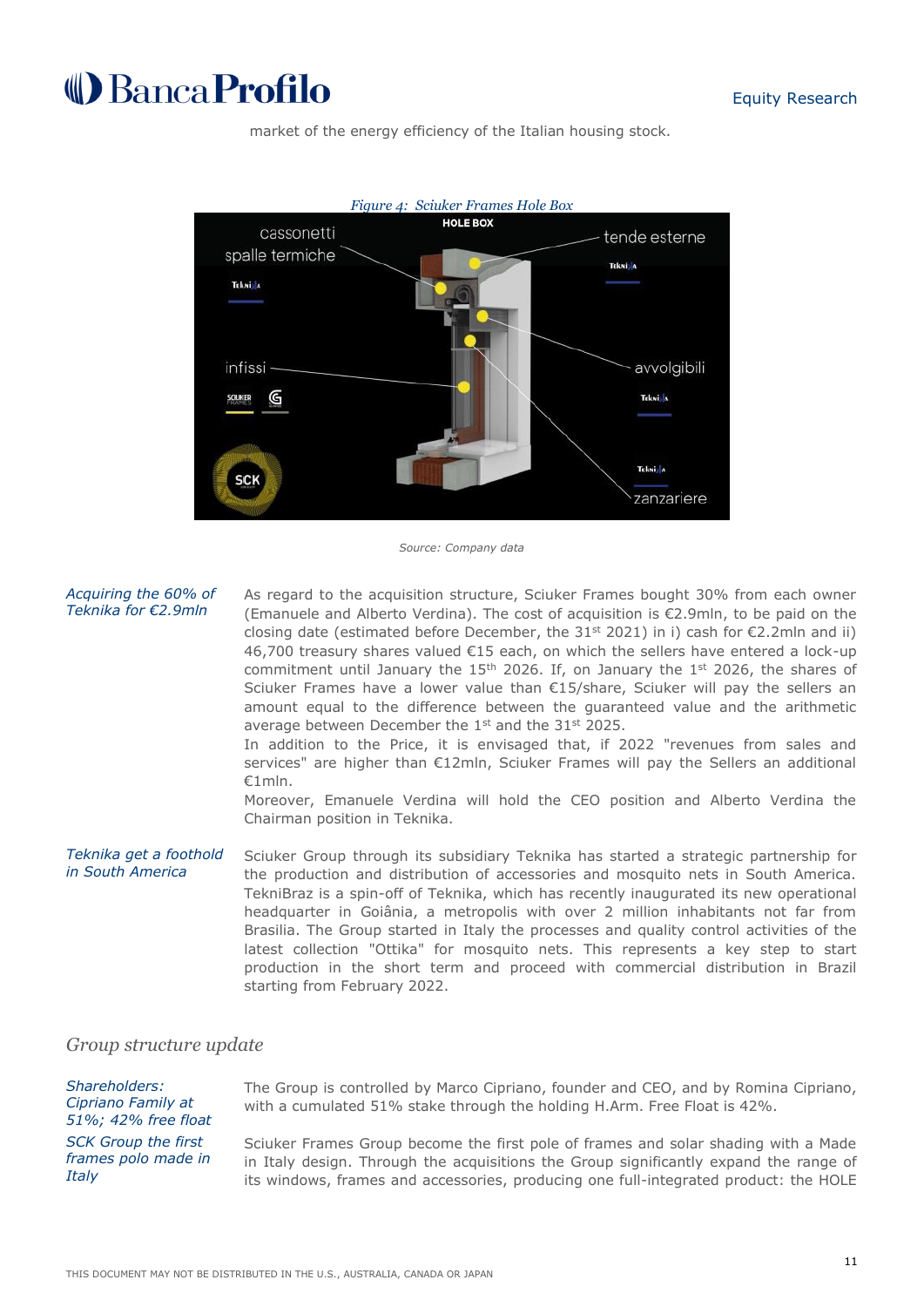BOX with fixtures and accessories ready for the energy efficiency market.

- *Ecospace* In July 2020, Sciuker announced the acquisition of 80% of a start-up called Ecospace. The Startup is active in the energy efficiency interventions such as thermal insulation, including fixtures replacement, photovoltaic systems, both within condominiums and single-family houses.
- GC Infissi **At the end of April 2021, Sciuker announced the acquisition of 63.5% of GC Infissi** based in Piedmont. The Company is mainly active in the production and processing of windows and frames in PVC (representing the 90% of its business) and also in the production of doors. Since 2017, GC has diversified its product range into aluminium windows. Thanks to a production space of 10k square meters, GC Infissi can produce up to 150 units per day. According to 2020 preliminary results the Company should registers revenues at €8.4mln (-17% yoy due to Covid-19 impact) and an EBITDA adjusted margin at 1.51% (down from previous 4.31%).

Through GC Infissi Sciuker Frames took the opportunity to enter in the business of PVC windows and frames, which represents the biggest market share. Moreover, both Companies could benefit of economies of scale in terms of cost saving and stronger relationship with suppliers.

Sciuker Group acquired the Company for €2mln of cash (representing 10% of cash in from warrants exercise) plus 50.000 of Sciuker's shares.

### Teknika **Teknika** is a company based in Piedmont, in the province of Novara (Cressa) established in 2006 from the union of the expertise in mosquito nets developed over many years of experience by the two partners Alberto and Emanuele Verdina.

With a production space of about 7,000 square meters, Teknika produces an average of 300 mosquito nets per day, with peaks of 600 per day in the periods from May to July.

As regards mosquito nets, the catalogue includes the production and sale of various types of mosquito nets: outdoor, pleated line, built-in, large dimensions, fixed panels, roller blinds and Venetian blinds. Tenkinka also produced and sales a product line dedicated to roller shutters and sunshades.

Company end market is mainly related to Piedmont, Lombardy, Liguria and Valle d'Aosta and France.

Teknika currently employs 50 people and at the end of 31 December 2020 the Company reported €6.1mln of revenues with an EBITDA of €675k, meaning a margin at 11% and a net cash of €330k.

Sciuker Frames Group acquired Teknika on 10<sup>th</sup> November for €2.9m (€2.2mln in cash and €0.7mln through Sciuker Frames shares.

*Figure 5: Group structure*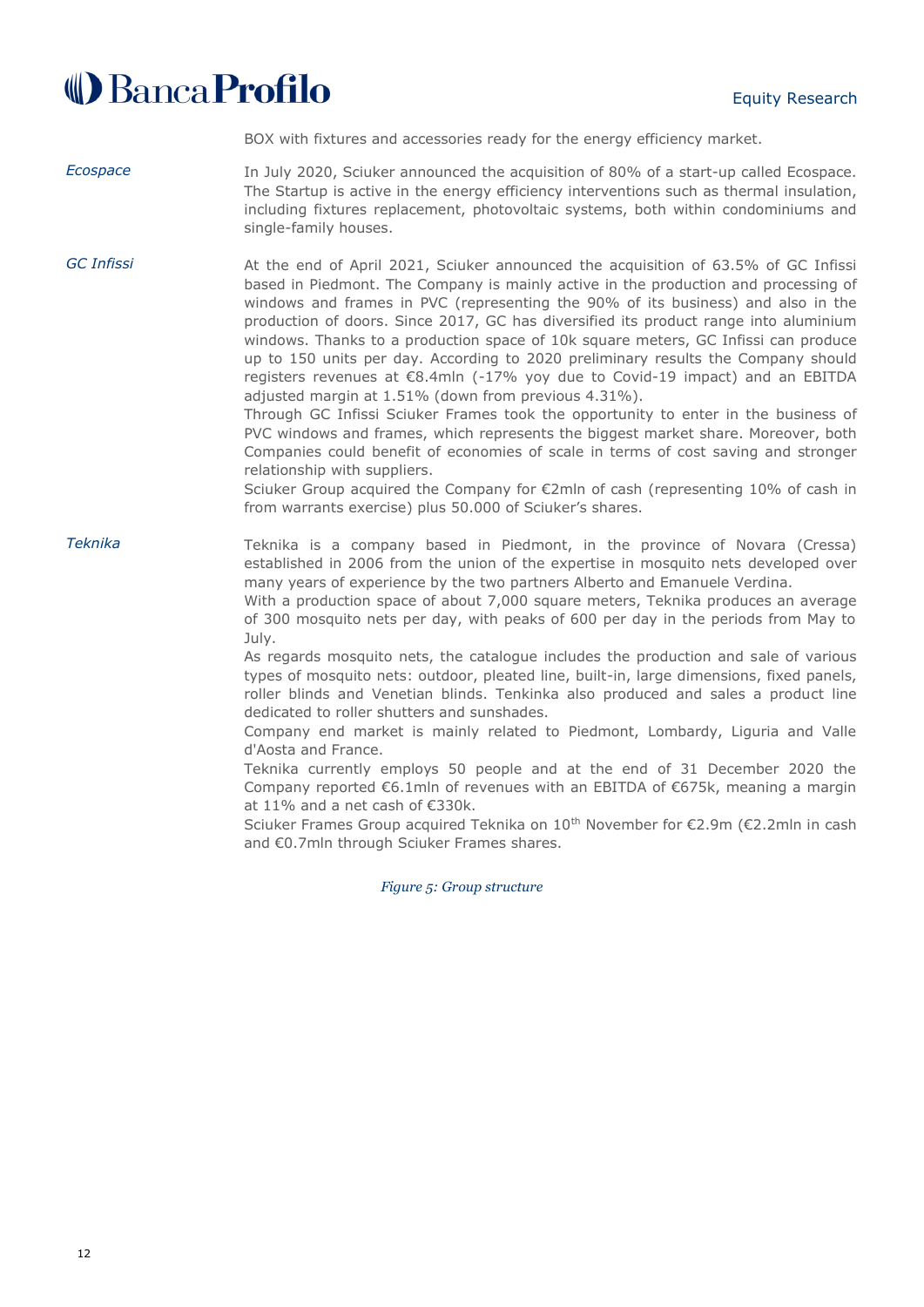### Equity Research



*Source: Banca Profilo elaborations on Company data*

# <span id="page-12-0"></span>**FY21 preliminary results**

# <span id="page-12-1"></span>*FY21 Main operating and financial preliminary data*

*Strong growth in FY21: revenues +356% yoy* Sciuker Frames Group reported consolidated preliminary revenues at €103mln, in line with its business plan (€105mln) and below our estimates at €109mln where we expected a higher Ecospace contribution.

> Sciuker Frames showed revenues increase of +355.8% yoy driven by the two acquisitions, GC Infissi and Teknika but also given by higher Group synergies and Superbonus 110% contribution.





*Source: Banca Profilo elaborations on Company data*

*as revenues driver in FY21*

The Industrial segment The revenues deriving from the Industrial segment (Sciuker Frames, GC Infissi and Teknika) were €58.5mln (+290% yoy), higher than management projection at €46mln and beating our estimate at €44.7mln.

The remaining part of  $€44.5$ mln (+485.5% yoy) derived from the Superbonus 110%, -26% compared to Group business plan estimate and below our forecast at €56mln. This was a negative effect of Covid-19 outbreak, affecting numbers especially in the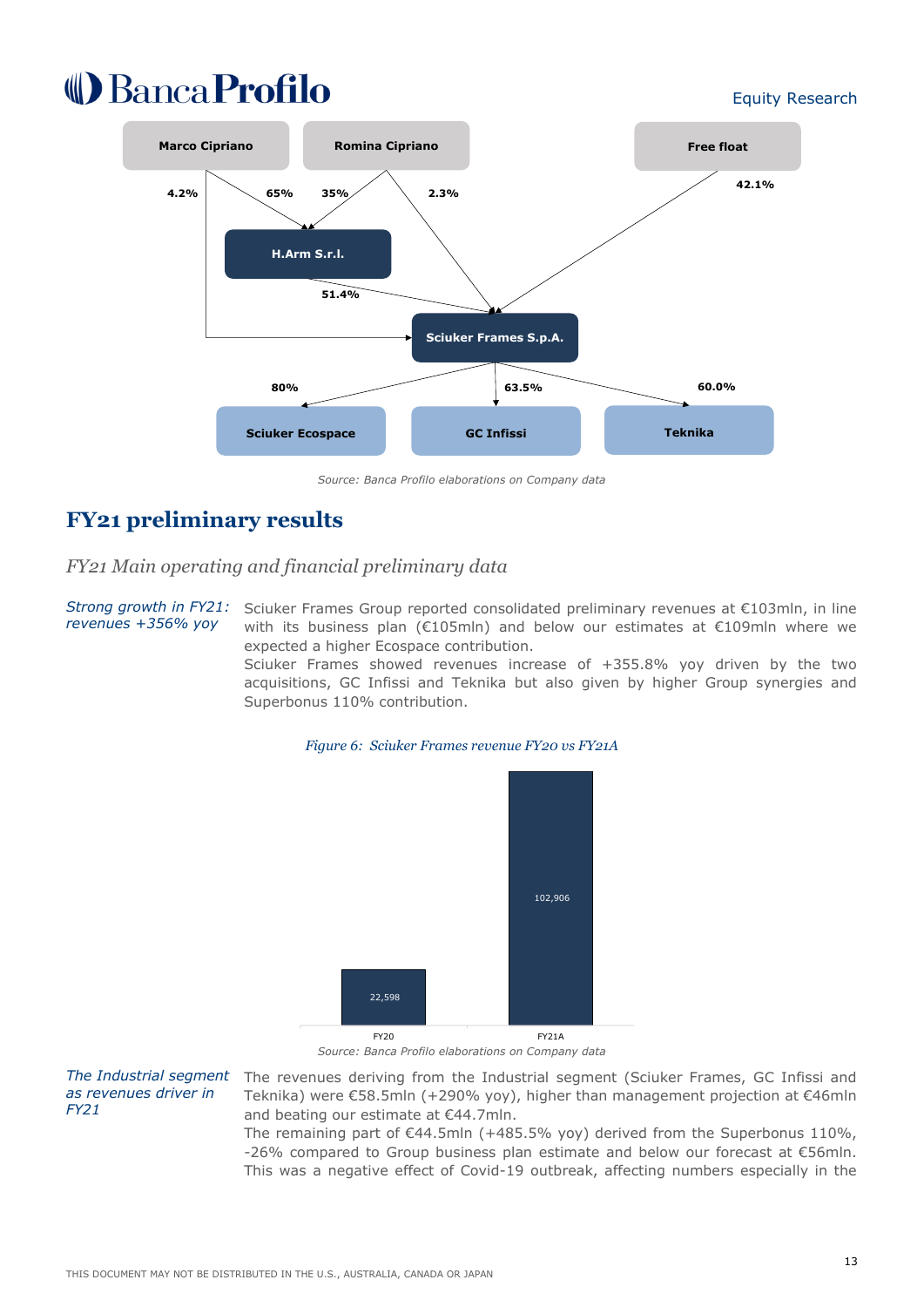last quarter of the year.





■Industrial segment BSuperbonus 110%

*Adj EBITDA margin at 27.2% from 26.5% in FY20*

According to preliminary results, adjusted EBITDA increased from €6mln in FY20 to €28mln in FY21, above our estimate of €26.5mln and management projection at €25.7mln. The adjusted EBITDA margin stood at 27.2% (26.5% in FY20), well above our forecast at 24.3% and management estimate at 24.5%.

Adjusted EBITDA includes €17.1mln coming from the Industrial unit and €10.9mln deriving from Ecospace.

In terms of marginality, core business showed an EBITDA margin at 29%, whereas Ecospace was at 24.4%.



### *Figure 8: Sciuker revenue and margins FY19-FY21 (€/000 and %)*

*At the end of 2021 net debt at €1.3mln from €2.4mln in FY20*

At the end of 2021, net debt stood at  $\epsilon$ 1.3mln (vs our estimate and management guidance of net cash at €4.7mln and €3mln respectively), decreasing from the €2.4mln at the end of 2020. In FY21, Sciuker Frames cashed in €20.1mln from

*Source: Banca Profilo elaborations on Company data*

*Source: Banca Profilo elaborations and estimates on Company data*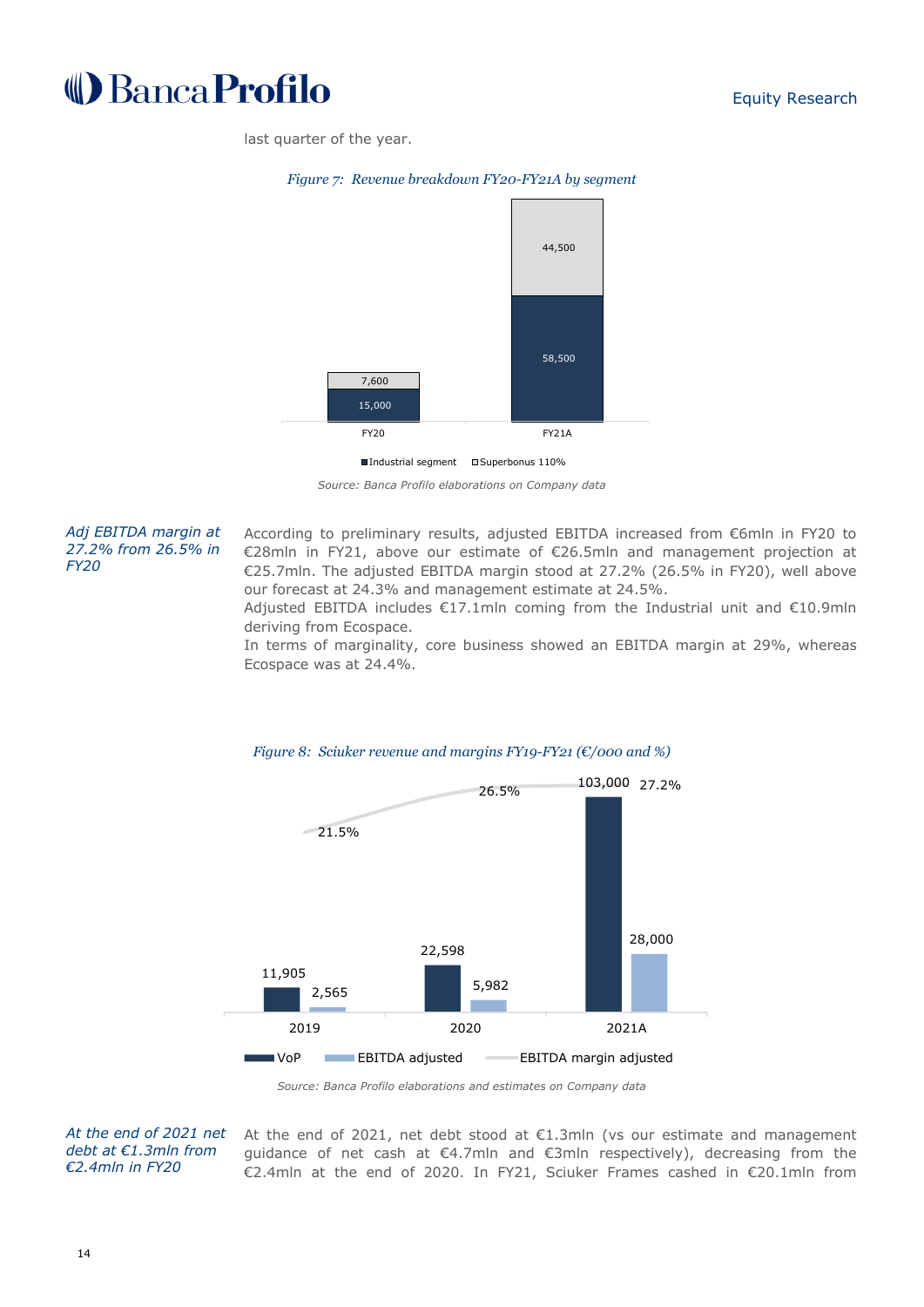

# Equity Research

warrant exercise and used €4.9mln to finance the two acquisitions, GC Infissi and Teknika. Group net debt is below forecasts due to lower-than-expected Ecospace revenues and higher cash out from Net Working Capital.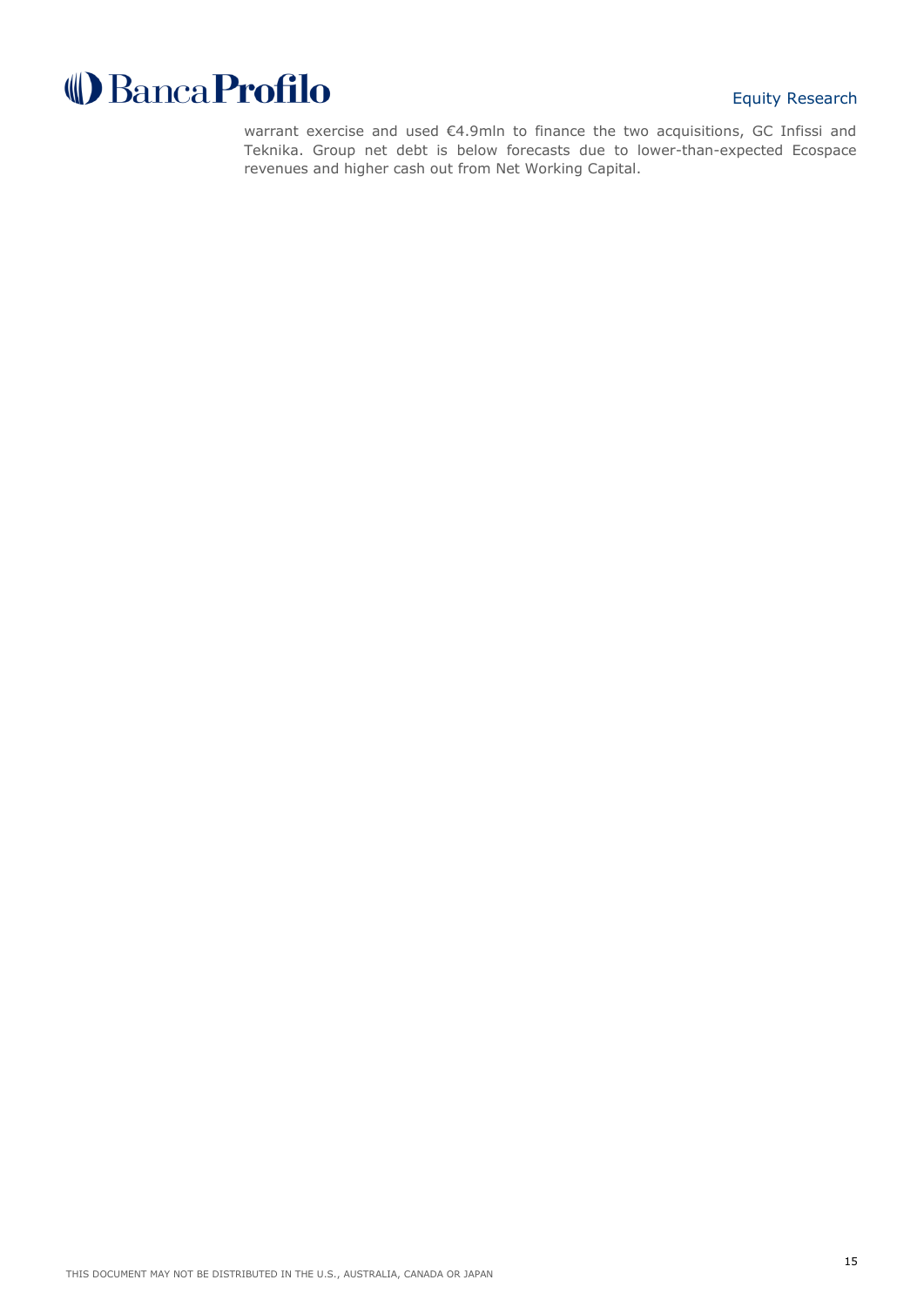# **Raising 2021-2024 following business plan upward revision**

<span id="page-15-0"></span>*Main operating and financial data*

*Management raised its guidance to include FY21 growth and Superbonus 110% extension to 2025* Sciuker Frames Group revised upward its business plan targets (disclosed in November), in order to include FY21 growth and the extension of the Superbonus 110% tax relief until 2024 and 2025, albeit with different methods: at 70% in 2024 and at 65% in 2025. Thus, management revised upward its 2024 guidance to include not only a better

performance of Sciuker core business, but also the continuation of the design and implementation of energy requalification interventions for condominiums and individual family units falling within in tax breaks on construction.

The Group confirmed its key strategic 2021-2024 lines:

- increasing the B2B business through the acquisition of management projects, which give higher margins and visibility;
- growing in Italy through expansion and diversification of its distribution network;
- expanding in foreign markets through partnerships and M&A;
- investing in machinery to increase the production capacity;
- expanding the product range through M&A;
- reducing CO2 emission at 55% until 2030 and become carbon-neutral until 2050.

Finally, the Group has a long-term aim to invest its cash through M&A deals to expands its business both in terms of products and markets.

|                            |        |        |        | <b>PRE</b> | <b>NEW</b> | <b>PRE</b> | <b>NEW</b> | PRE     | <b>NEW</b> |
|----------------------------|--------|--------|--------|------------|------------|------------|------------|---------|------------|
| <b>HIGHLIGHTS</b>          | 2019 A | 2020 A | 2021 A | 2022 E     | 2022 E     | 2023 E     | 2023 E     | 2024 E  | 2024 E     |
| <b>REVENUE [€/M]</b>       | 11,9   | 22,6   | 103,0  | 138,0      | 153,0      | 190,0      | 205,0      | 155,0   | 231,9      |
| di cui Polo Industriale    | 11,9   | 15,0   | 58,5   | 70,0       | 85,0       | 102,0      | 117,0      | 155,0   | 170,0      |
| di cui Superbonus 110%     | ۰      | 7,6    | 44,5   | 68.0       | 68.0       | 88,0       | 88.0       |         | 61,9       |
| EBITDA [€/M]               | 2,6    | 7,7    | 29,7   | 41,1       | 44,9       | 57,7       | 61,6       | 39,0    | 64,8       |
| EBITDA ADJ [€/M]           | 2,6    | 6      | 28     | 34,3       | 38,1       | 48,9       | 52,8       | 39,0    | 58,2       |
| <b>EBITDA ADJ margin %</b> | 21.8%  | 26,5%  | 27,2%  | 24,9%      | 24,9%      | 25,7%      | 25,7%      | 25,1%   | 25,1%      |
| NET DEBT [C/M]             | 7,6    | 2,4    | 1,3    | $-10,3$    | $-12,6$    | $-33,6$    | $-38,4$    | $-81,2$ | $-67,5$    |

### *Figure 9: 2021-2024 Sciuker Frames business plan revision*

*Source: Banca Profilo elaborations and estimates on Company data*

*2021E-2024E raising estimates due to Superbonus postponement and Group synergies 2021E-2024E strong growth supported by all integrated businesses* Therefore, we now project a 73.8% (vs previous 60.3%) Value of Production CAGR (2020-2024E), from €103mln in 2021 to reach €206mln in 2024E, well above our previous estimate of €149mln as we include Superbonus 110% postponement in Ecospace's FY24 revenue. Moreover, we project: i) double-digit revenue growth in Sciuker Frames driven by strategic partnerships; ii) GC Infissi growth at a CAGR 2020-2024E of 67% to €39mln in 2024 and iii) Teknika sales to growth at a CAGR 2020-2024E at 50% to €32mln in 2024, both due to Group synergies driven by the integration in one Group product as the HOLE BOX. In 2022E-2024E period we used the same backlog-revenue mechanism in Ecospace that we used in 2020 and 2021E: 70% of orders to become turnover the year of intake and the remaining 30% the following year.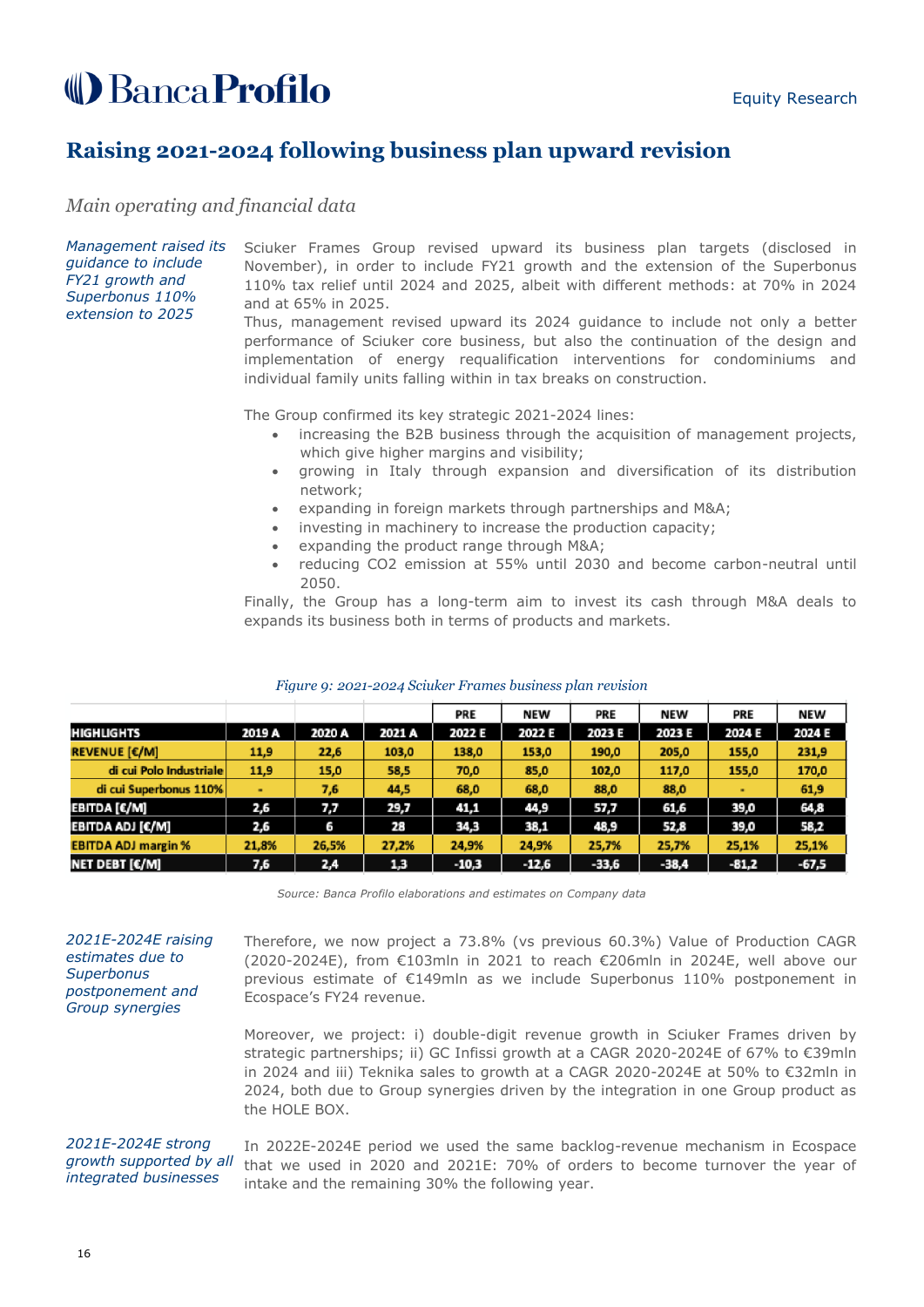*Ecobonus as Ecospace booster*

More in details we expect Ecospace order backlog to stand at €165mln in 2022E, vs our previous forecast at €140mln. We raised our estimate in 2022E as we consider a recover in the Ecospace activity from the stop in 2021E due to Covid-19.

Equity Research

As regards to Sciuker Frames, we include in our revenues estimates the strategic partnerships with Enel X and AbitareIn as growth contributors in 2021E-2024E (€38mln) Moreover, in 2021E-2024E, Sciuker sales through Ecospace activity will be the booster for Company revenues. In details, we now estimate an increase in Sciuker revenues from €45mln in 2021 to €78mln in 2024E (€38mln in 2022 to €71mln in 2024E).

### *Figure 10: Sciuker Group revenue trend 2017-2024E (€/000 and %)*



*Source: Banca Profilo elaborations and estimates on Company data*

*2022E-2024E cost assumptions*

Regarding our costs' assumptions in the period 2021E-2024E, the major cost is represented by service cost, mainly related to Ecospace subcontracts costs in the average of 36% on Group's VoP. Moreover, we also seen an increase of raw materials costs due to higher Sciuker's revenues estimated and the consolidation of GC Infissi and Teknika.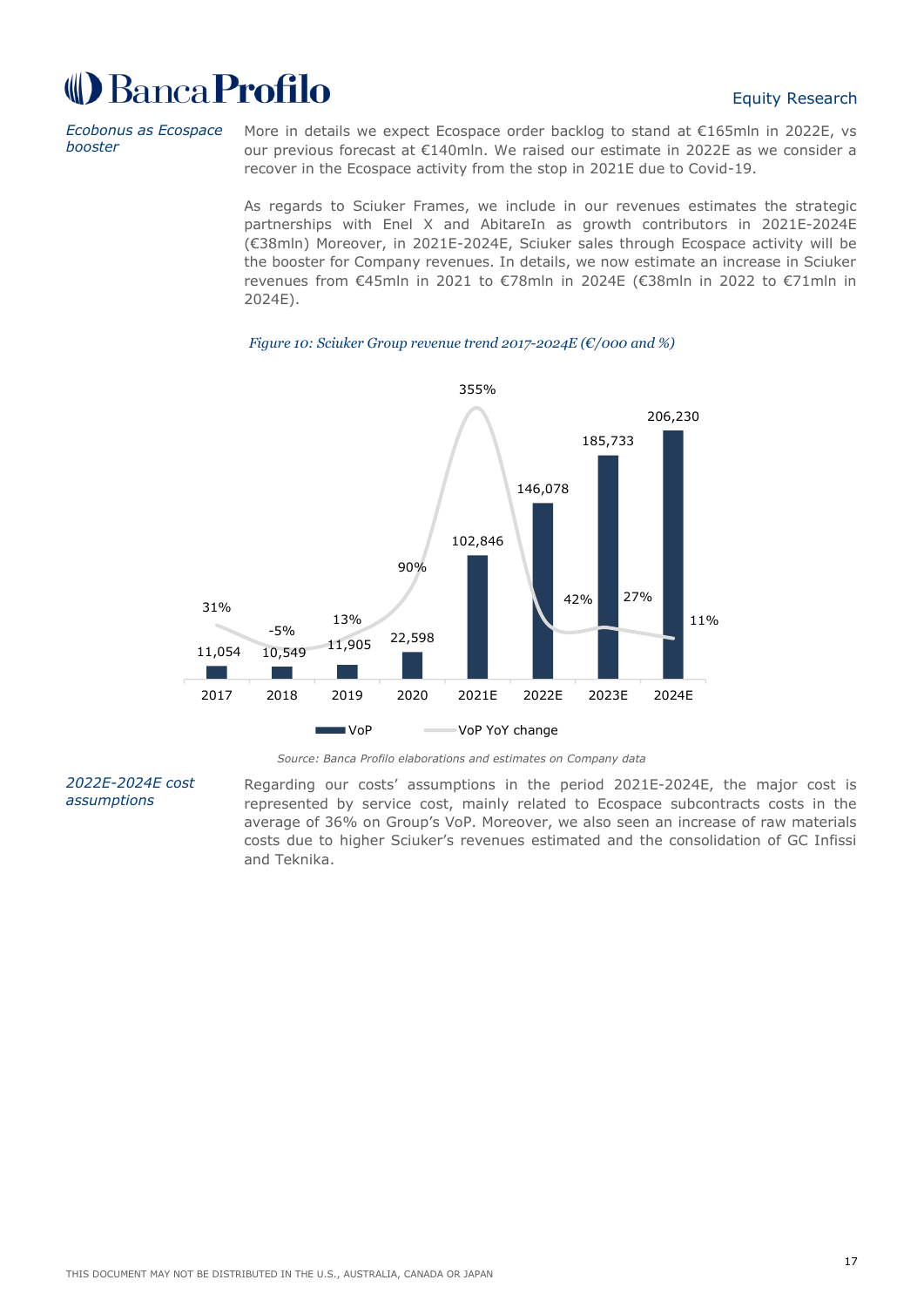# Equity Research





*Source: Banca Profilo elaborations and estimates on Company data*

*2021E-2024E: adjusted*  We now expect an adjusted EBITDA at €36.4mln in 2022E (€33.8mln previously *EBITDA margin at 25% vs previous 24%* estimated), €47.1mln in 2023 (vs prior €45.6mln) in 2023 to reach its peak in 2024 at €58.7mln (vs prior €40.9mln) as we now introduce the Ecobonus postponement in 2024E. In terms of margin we now project Adjusted EBITDA margin increasing from 24.9% in 2022E to 25.3% in 2024E (vs previous 24.8% in 2021E to 25.4% 2024E). We see an increase in both Adjusted EBITDA and marginality thanks to the consolidation of Teknika in Sciuker Frames Group. *Net profit at €24.1mln in 2024E (vs previous €13.9mln)* The projected EBITDA will be partially absorbed by higher financial expenses, due the cost of credit sold considered 11/12 as current expense while the remaining part is attributable to Provision for risks. Moreover, we estimate high D&A due to the consideration of Capex increase to expands the productivity capacity.

We end up with Net profit of €24.1mln in 2024E (vs previous €13.9mln).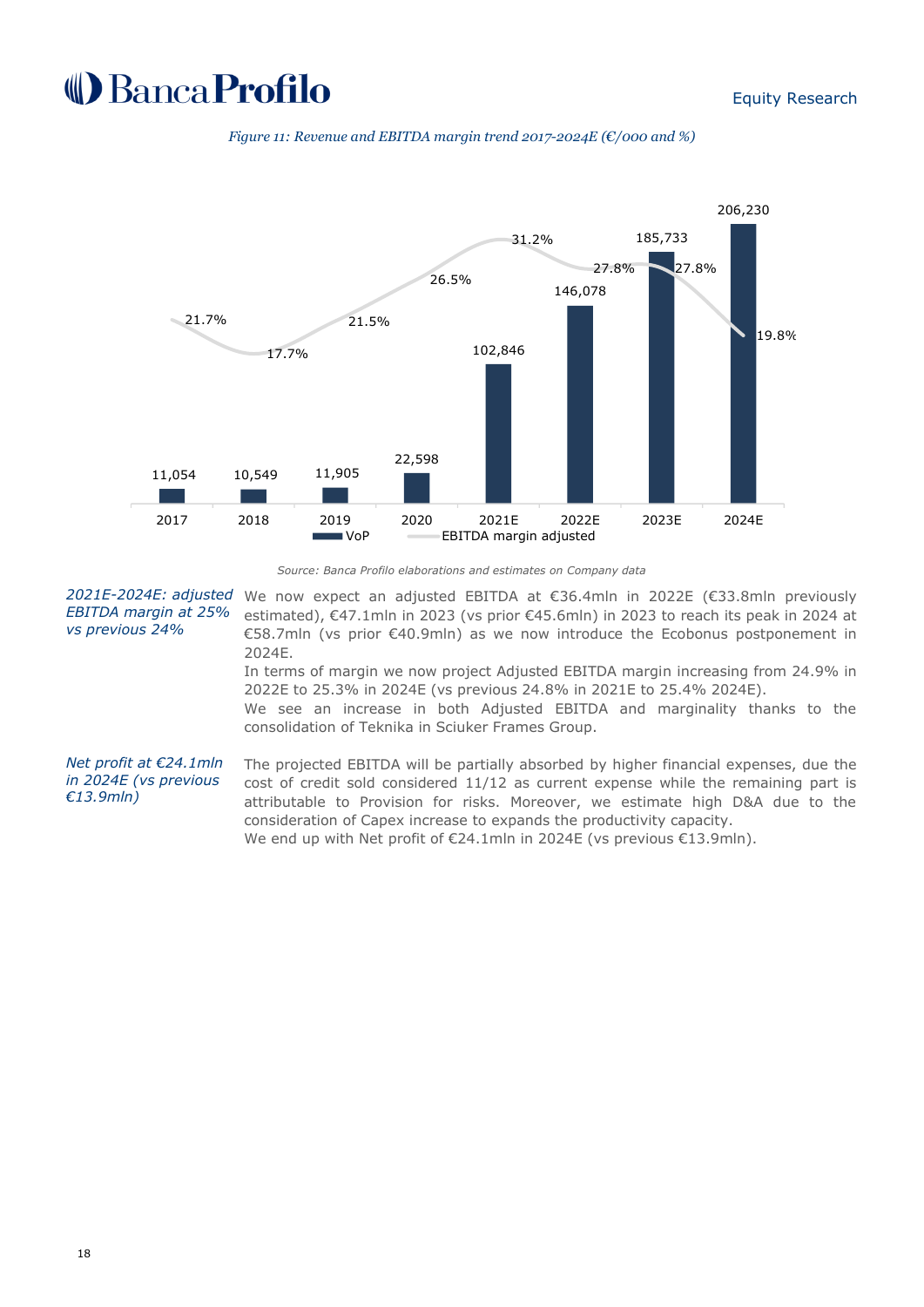### Equity Research

| Table 1: Sciuker Frames Profit & Loss 2020-2024E |
|--------------------------------------------------|
|--------------------------------------------------|

|                            |          |          | <b>2021E</b> | <b>2021E</b> | 2022E    | 2022E      | 2023E    | 2023E      | 2024E     | <b>2024E</b> |
|----------------------------|----------|----------|--------------|--------------|----------|------------|----------|------------|-----------|--------------|
| Profit & Loss (€/000)      |          | 2020     |              |              |          |            |          |            |           |              |
|                            |          |          | Old          | <b>New</b>   | Old      | <b>New</b> | Old      | <b>New</b> | Old       | <b>New</b>   |
| <b>Revenues</b>            |          | 19,105   | 99,921       | 97,421       | 124,454  | 133,828    | 165,857  | 169,484    | 137,730   | 190,261      |
| Others                     |          | 3,493    | 9,192        | 5,425        | 11,564   | 12,250     | 13,214   | 16,248     | 11,660    | 15,969       |
| Value of production        |          | 22,598   | 109,113      | 102,846      | 136,017  | 146,078    | 179,071  | 185,733    | 149,390   | 206,230      |
|                            | yoy      | 89.8%    | 382.8%       | 355.1%       | 24.7%    | 42.0%      | 31.7%    | 27.1%      | $-16.6%$  | 15.2%        |
| <b>EBITDA</b>              |          | 7,682    | 32,073       | 29,435       | 40,595   | 43,198     | 51,633   | 55,899     | 40,932    | 58,674       |
|                            | margin   | 34.0%    | 29.4%        | 28.6%        | 29.8%    | 29.6%      | 28.8%    | 30.1%      | 27.4%     | 28.5%        |
| Cost of fiscal credit sold |          | (1,700)  | (5,600)      | (1,700)      | (6,800)  | (6,800)    | (6,000)  | (8,800)    | (3,000)   | (6,600)      |
| <b>EBITDA Adjusted</b>     |          | 5,982    | 26,473       | 27,735       | 33,795   | 36,398     | 45,633   | 47,099     | 37,932    | 52,074       |
|                            | margin   | 26.5%    | 24.3%        | 27.0%        | 24.8%    | 24.9%      | 25.5%    | 25.4%      | 25.4%     | 25.3%        |
| D&A                        |          | (1,607)  | (4,925)      | (4, 925)     | (7, 974) | (7, 974)   | (9, 148) | (9, 148)   | (10, 246) | (10, 246)    |
| Provision for risks        |          | (2, 226) | (1, 298)     | (973)        | (2, 353) | (2, 353)   | (2,755)  | (2,989)    | (2,505)   | (2,805)      |
| <b>EBIT Adjusted</b>       |          | 2,149    | 20,249       | 21,837       | 23,468   | 26,071     | 33,730   | 34,963     | 25,180    | 39,023       |
|                            | margin   | 9.5%     | 18.6%        | 21.2%        | 17.3%    | 17.8%      | 18.8%    | 18.8%      | 16.9%     | 18.9%        |
| <b>EBIT</b>                |          | 3,849    | 25,849       | 23,537       | 30,268   | 32,871     | 39,730   | 43,763     | 28,180    | 45,623       |
|                            | margin   | 17.0%    | 23.7%        | 22.9%        | 22.3%    | 22.5%      | 22.2%    | 23.6%      | 18.9%     | 22.1%        |
| Net financial expenses     |          | (9)      | (5,982)      | (2, 407)     | (7, 150) | (7, 150)   | (6, 468) | (9,034)    | (4,070)   | (7, 370)     |
| <b>EBT</b>                 |          | 3,840    | 19,868       | 21,130       | 23,118   | 25,721     | 33,262   | 34,729     | 24,110    | 38,253       |
| Taxes                      |          | (1,096)  | (5, 943)     | (6, 297)     | (7, 406) | (8, 135)   | (11,038) | (11, 449)  | (10, 213) | (14, 173)    |
|                            | tax rate | 28.5%    | 29.9%        | 29.8%        | 32.0%    | 31.6%      | 33.2%    | 33.0%      | 42.4%     | 37.1%        |
| Net profit                 |          | 2,743    | 13,924       | 14,833       | 15,711   | 17,585     | 22,224   | 23,280     | 13,897    | 24,080       |
|                            | margin   | 12.1%    | 12.8%        | 14.4%        | 11.6%    | 12.0%      | 12.4%    | 12.5%      | 9.3%      | 11.7%        |

*Source: Banca Profilo elaborations and estimates on Company data*

*Balance Sheet: significant Capex; higher ONWC due to revenue growth* 

Concerning our Balance Sheet projections in 2021E-2024E, we included: • €25.1mln Capex (in line with our previous estimates), investing the net cash

- derived from the warrant exercise mainly in i) Sciuker's production capacity expansion; ii) group synergies.
- operating Net Working Capital at €72.4mln in 2024E (vs previous €34.2mln in 2024E), from €53mln in 2022E (previously estimated at €40mln), reflecting the increase of Ecospace revenues in 2024E and the higher revenues deriving from the Industrial segment. In 2022E-2024E Operating NWC is now projected at 29.1% of sales (vs previous 29.8%).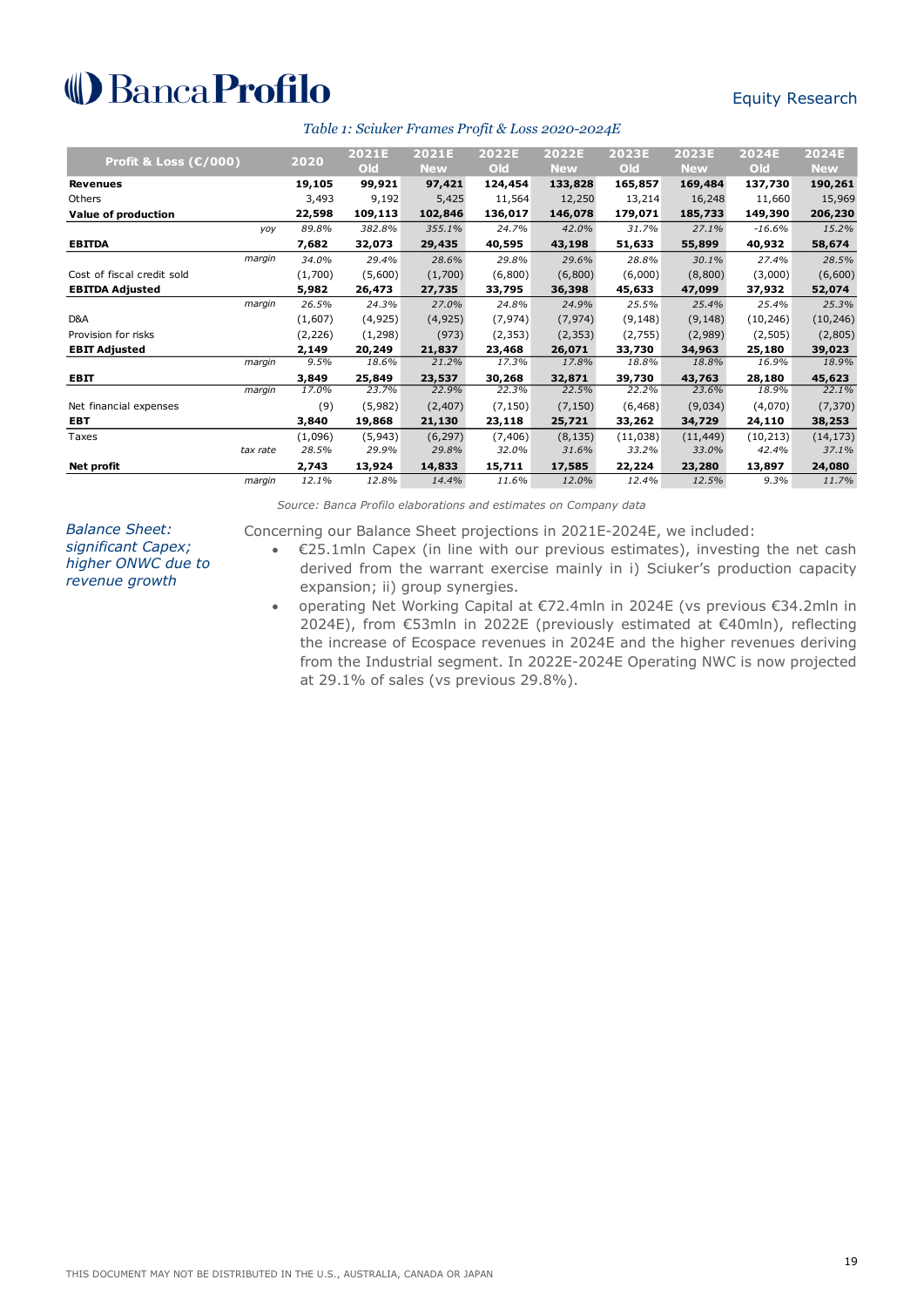**College** 

### Equity Research





| <i>L</i> ULIL     | LULL       | ᅀᄖᇰᄂ           | <b>LULTL</b>    |
|-------------------|------------|----------------|-----------------|
| Trade receivables | ∎Inventorv | Trade payables | NWC/Sales (rhs) |

*Source: Banca Profilo elaborations and estimates on Company data*

|                                        |          | <b>2021E</b> | <b>2021E</b> | 2022E     | 2022E      | 2023E      | <b>2023E</b> | <b>2024E</b> | 2024E      |
|----------------------------------------|----------|--------------|--------------|-----------|------------|------------|--------------|--------------|------------|
| Balance Sheet ( $\epsilon$ /000)       | 2020     | Old          | <b>New</b>   | Old       | <b>New</b> | Old        | <b>New</b>   | Old          | <b>New</b> |
| Stock                                  | 5,939    | 44,482       | 52,260       | 58,808    | 73,259     | 83,021     | 91,591       | 65,872       | 100,056    |
| Accounts receivables                   | 2,183    | 56,320       | 54,216       | 74,714    | 85,788     | 108,384    | 108,466      | 72,941       | 120,067    |
| Accounts payables                      | (6, 485) | (71, 755)    | (67, 745)    | (93, 584) | (106, 067) | (131, 036) | (135, 699)   | (104, 565)   | (147, 698) |
| <b>Operating Net Working Capital</b>   | 1,637    | 29,047       | 38,731       | 39,938    | 52,980     | 60,369     | 64,358       | 34,247       | 72,425     |
| % on sales                             | 7.2%     | 26.6%        | 37.7%        | 29.4%     | 36.3%      | 33.7%      | 34.7%        | 22.9%        | 35.1%      |
| Other current assets & liabilities     | 387      | (10, 235)    | (10, 235)    | (14, 460) | (14, 460)  | (21, 894)  | (21, 894)    | (17, 323)    | (17, 323)  |
| <b>Net Working Capital</b>             | 2,024    | 18,812       | 28,496       | 25,477    | 38,520     | 38,474     | 42,463       | 16,924       | 55,101     |
| Intangibles                            | 1,223    | 6,297        | 5,799        | 3,869     | 3,869      | 3,628      | 3,628        | 3,398        | 3,398      |
| Materials                              | 13,238   | 26,684       | 26,684       | 32,916    | 32,916     | 31,554     | 31,554       | 28,365       | 28,365     |
| Financials                             | 3        | 1,574        | 1,574        | 1,586     | 1,586      | 1,598      | 1,598        | 1,610        | 1,610      |
| <b>Fixed assets</b>                    | 14,464   | 34,555       | 34,057       | 38,372    | 38,372     | 36,781     | 36,781       | 33,373       | 33,373     |
| Funds                                  | (942)    | (13, 754)    | (13,002)     | (17,008)  | (18, 215)  | (22, 205)  | (23,004)     | (21, 667)    | (29, 624)  |
| Other non current assets & liabilities | (466)    | (1, 375)     | (1, 375)     | (1, 375)  | (1, 375)   | (1, 375)   | (1, 375)     | (1, 375)     | (1, 375)   |
| <b>Net Invested Capital</b>            | 15,080   | 38,238       | 48,175       | 45,466    | 57,301     | 51,675     | 54,865       | 27,255       | 57,476     |
| Equity                                 | 11,682   | 42,942       | 47,000       | 79,053    | 93,062     | 79,053     | 93,062       | 90,783       | 117,183    |
| Share capital                          | 1,092    | 2,235        | 2,235        | 2,235     | 2,235      | 2,235      | 2,235        | 2,235        | 2,235      |
| Reserves                               | 5,508    | 27,583       | 27,583       | 58,127    | 63,831     | 58,127     | 63,831       | 76,860       | 84,798     |
| Accumulated profit/loss                | 2,339    | 433          | 433          |           |            |            |              |              |            |
| Net profit                             | 2,743    | 12,691       | 14,811       | 18,692    | 20,926     | 18,692     | 20,926       | 11,688       | 21,645     |
| Net debt (cash)                        | 3,398    | (4,705)      | 1,175        | (14, 178) | (11,763)   | (27, 378)  | (38, 197)    | (63, 528)    | (59,708)   |
| <b>Liabilities</b>                     | 15,080   | 38,238       | 48,175       | 45,466    | 57,301     | 51,675     | 54,865       | 27,255       | 57,476     |

*Source: Banca Profilo elaborations and estimates on Company data*

*Strong cash generation: from a net debt of €1.2mln in FY21 to a net cash of €59.7mln in FY24*

As regards to the net financial position we estimate an FY21 increase in Group net debt from €1.2mln (including €17mln of investments in the year and the cash out for the acquisitions of GC Infissi and Teknika) to €59.7mln in 2024E (vs previous seen at €63.5mln of cash). We now project a lower net cash in 2024E mainly due to higher ONWC absorption related to higher revenues in the years deriving from higher group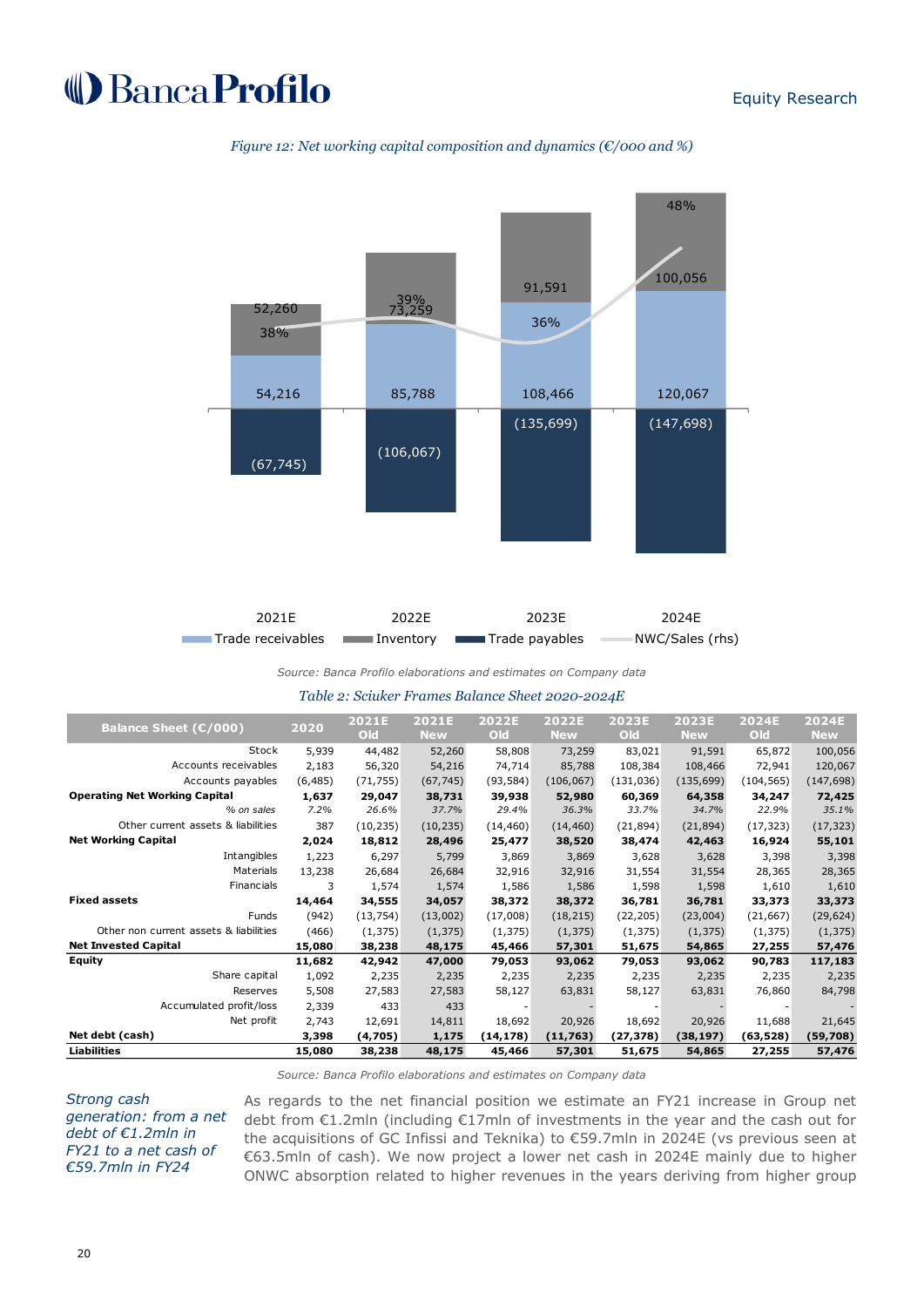

synergies and higher Ecospace revenues due to Superbonus contribution also in 2024E.

*2021E-2024E: cumulated FCFs at €34mln vs previous €32mln*

According to our Profit & Loss and Balance Sheet estimates, in 2021E-2024E, we forecast €99mln of cumulated Operating Cash Flows (vs prior €84.8mln), mainly used to finance €42mln of Capex (unchanged) and €32.6mln of NWC needs (vs previous €37.6mln). Because of higher operating cash flows, partially absorbed by higher Capex and higher NWC needs, we now forecast €45.1mln of cumulated FCFs in 2021E-2024E (vs previous €34.2mln).

### *Table 3: Sciuker Free Cash Flow evolution 2021-2024E*

| Cash flow $(\epsilon/000)$           | 2021E     | 2022E    | 2023E     | <b>2024E</b> |
|--------------------------------------|-----------|----------|-----------|--------------|
| <b>EBIT Adjusted</b>                 | 21,837    | 26,071   | 34,963    | 39,023       |
| taxes                                | (7, 643)  | (9, 125) | (12, 237) | (13, 658)    |
| <b>NOPAT</b>                         | 14,194    | 16,946   | 22,726    | 25,365       |
| D&A                                  | 4,925     | 7,974    | 9,148     | 10,246       |
| <b>Operating cash flow</b>           | 19,119    | 24,920   | 31,874    | 35,611       |
| Operating Net Working Capital change | (37,094)  | (14,249) | (11, 378) | (8,067)      |
| Other funds                          | 12,060    | 5,213    | 4,789     | 6,620        |
| Capex                                | (17,000)  | (14,000) | (5,700)   | (5,400)      |
|                                      |           |          |           |              |
| <b>FCF</b>                           | (22, 915) | 1,884    | 19,585    | 28,764       |

*Source: Banca Profilo elaborations and estimates on Company data*

*Estimates execution risks*

Our projections include some key risks on the downside:

- cost management and net working capital control under high growth rates;
- higher than projected negative effects of a prolonged and persisting Covid-19 pandemic;
- any negative change in the Ecobonus 110% tax incentive law on which Ecospace 2021-2024 projections are built;
- lower than estimated synergies between Sciuker Frames, GC Infissi, Ecospace and Teknika;

And on the upside:

• Extension to 2024 of the Ecobonus for the entire discount at 110% tax incentive law (and not at 70% as it is expected).

# <span id="page-20-0"></span>**Valuation**

*DCF approach to appraise a fast-growing*  valuation method. *business model* Given our expectations of positive FCFs starting from 2022, we used a DCF model as a

*Multiple valuation on fixture manufacturing players* Furthermore, despite there is no listed entity which is completely comparable to Sciuker, we have selected a sample of listed players active in the larger industry of Fixtures Manufacturing.

<span id="page-20-1"></span>*DCF Valuation*

*DCF assumptions: €16.7mln average yearly FCF* To run a DCF model, we use our projections of unlevered FCFs for the 2022-2024 explicit period: €50.2mln cumulated and €16.7mln as yearly average (vs previous €45mln and €11.3mln respectively in the period 21E-24E).

To assess the Terminal Value, we used what we consider a perpetually sustainable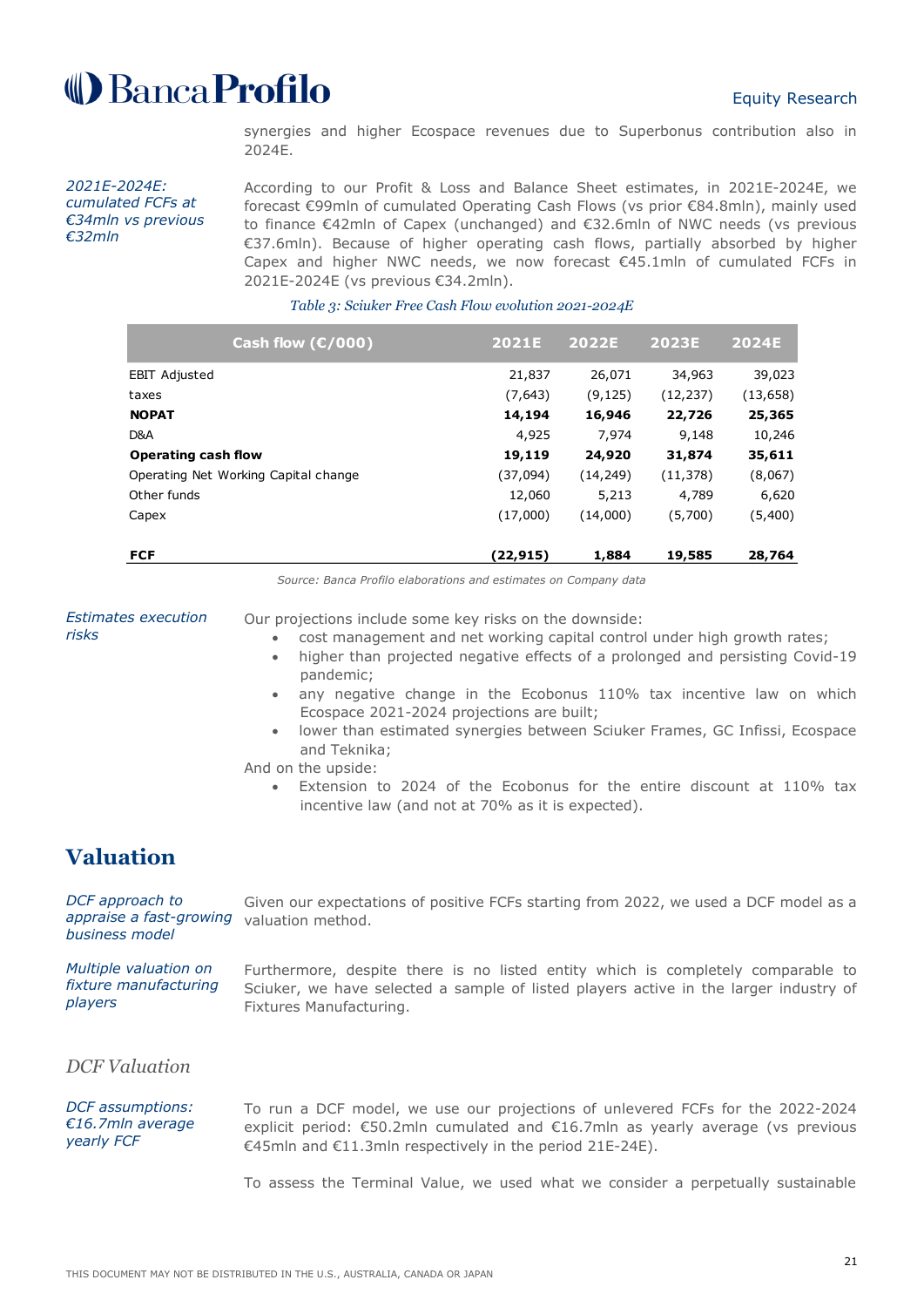# Equity Research

free cash flow at €16.7mln (vs previous €19.5mln), given by the average of the FCFs in the period 2022-2023. Finally, we assumed 2% perpetual growth rate (unchanged).

| <b>FCF</b>                           | (22,915)     | 1,884     | 19,585       | 28,764       | 16,744    |
|--------------------------------------|--------------|-----------|--------------|--------------|-----------|
| Capex                                | (17,000)     | (14,000)  | (5,700)      | (5,400)      |           |
| Other funds                          | 12,060       | 5,213     | 4,789        | 6,620        |           |
| Operating Net Working Capital change | (37,094)     | (14, 249) | (11, 378)    | (8,067)      |           |
| <b>Operating cash flow</b>           | 19,119       | 24,920    | 31,874       | 35,611       |           |
| D&A                                  | 4,925        | 7,974     | 9,148        | 10,246       |           |
| <b>NOPAT</b>                         | 14,194       | 16,946    | 22,726       | 25,365       |           |
| taxes                                | (7, 643)     | (9, 125)  | (12, 237)    | (13, 658)    |           |
| <b>EBIT Adjusted</b>                 | 21,837       | 26,071    | 34,963       | 39,023       |           |
| Cash flow $(\epsilon/000)$           | <b>2021E</b> | 2022E     | <b>2023E</b> | <b>2024E</b> | <b>TV</b> |
|                                      |              |           |              |              |           |

*Table 4: Unlevered FCFs*

*Source: Banca Profilo estimates and elaborations*

*DCF assumptions: WACC at 6.1%*

We would apply a WACC of 6.1% (vs previous 6.8%) derived from:

- risk free rate equal to 3.0%, as implicitly expected by consensus on the 30Y Italian BTP yield curve (moving average of the last 100 days);
- market risk premium at 5.5%;
- beta at 1.1 as the average of chosen listed peers;
- debt to equity target structure with a 50% weight on Debt, as we forecast a more balanced financial structure.

We end up with a WACC slightly below our previous estimates (6.1% vs 6.8%) due to a decrease in Ke from 10.2% to 8.9%.

### *Table 5: WACC calculation*

| <b>WACC Calculation</b>                      |      |  |  |  |  |  |  |
|----------------------------------------------|------|--|--|--|--|--|--|
| perpetual growth rate                        | 2.0% |  |  |  |  |  |  |
| <b>WACC</b>                                  | 6.1% |  |  |  |  |  |  |
| risk free rate (30Y) (Bloomberg projections) | 3.0% |  |  |  |  |  |  |
| equity risk premium                          | 5.5% |  |  |  |  |  |  |
| beta                                         | 1.1  |  |  |  |  |  |  |
| KE                                           | 8.9% |  |  |  |  |  |  |
| cost of debt                                 | 5.0% |  |  |  |  |  |  |
| tax rate                                     | 35%  |  |  |  |  |  |  |
| KD                                           | 3.3% |  |  |  |  |  |  |

*Source: Banca Profilo estimates and elaborations*

*DCF valuation: €17.61/share*

The DCF method leads us to an Enterprise Value of €385.7mln (vs previous €349.9mln) and to an Equity Value of €382.5mln (vs previous €354.6mln) showing a fair value of €17.61/share (vs previous €16.33/share).

Moreover, in the DCF we include net debt at the end of 2021E at €1.9mln (vs previous €4.7mln of cash).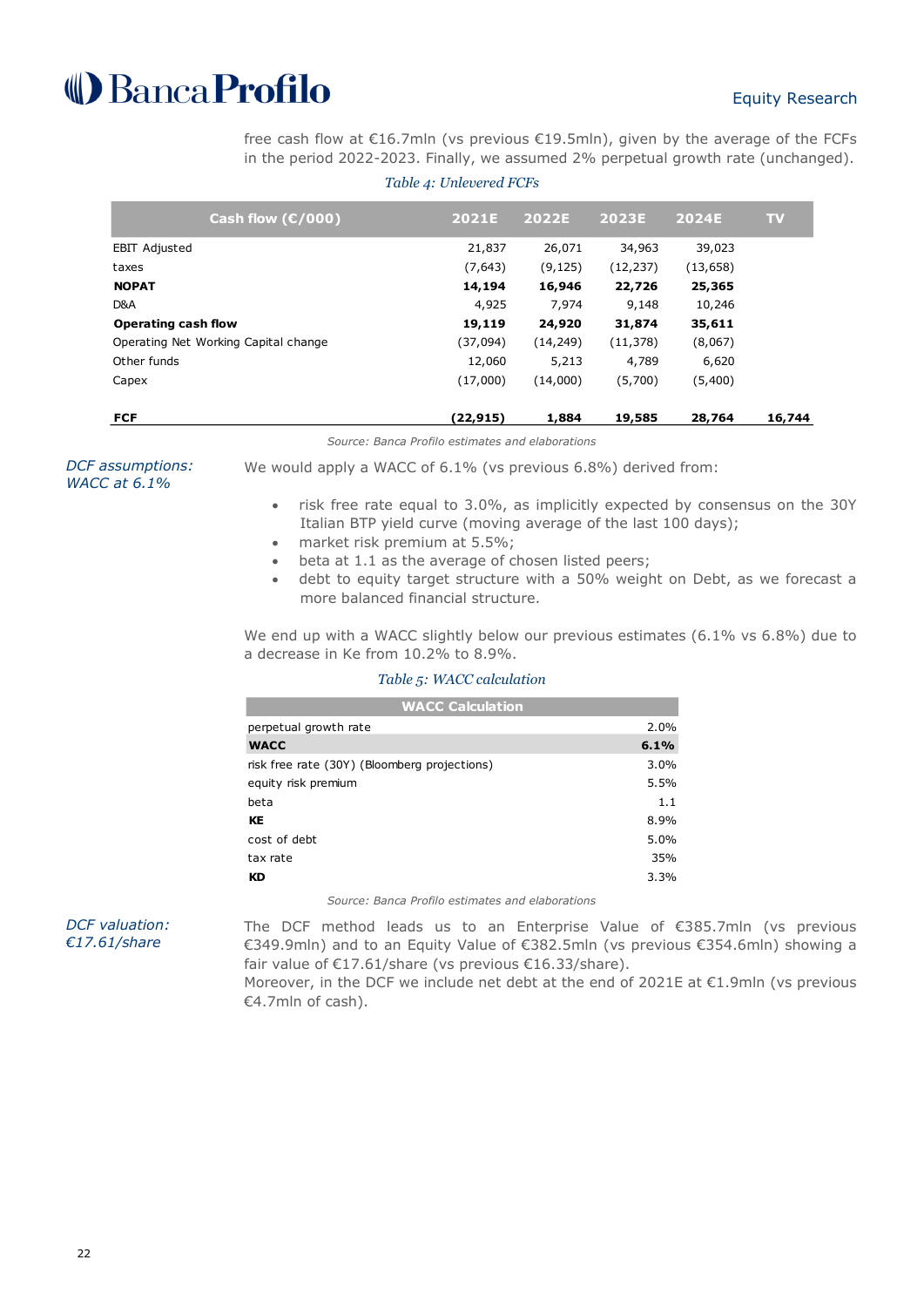|  |  | Table 6: DCF valuation |  |
|--|--|------------------------|--|
|--|--|------------------------|--|

| <b>DCF Valuation</b>                 | <b>2022E</b> | <b>2023E</b> | <b>2024E</b> | <b>TV</b> |
|--------------------------------------|--------------|--------------|--------------|-----------|
| Free Cash Flows ( $\epsilon$ 000)    | 1,884        | 19,585       | 28,764       | 16,744    |
| years                                | 1            | 2            | 3            |           |
| discount factor                      | 0.94         | 0.89         | 0.84         |           |
| NPV Cash flows ( $\epsilon$ 000)     | 1,776        | 17,399       | 24,086       |           |
| Sum of NPVs ( $\in$ 000)             | 1,776        | 19,175       | 43,261       |           |
| Terminal Value ( $\epsilon$ 000)     |              |              |              | 408,894   |
| NPV Terminal Value ( $\epsilon$ 000) |              |              |              | 342,394   |
| Enterprise Value ( $\epsilon$ 000)   |              |              |              | 385,655   |
| Net debt 2021E (€ 000)               |              |              |              | 1,175     |
| Minorities 2021E                     |              |              |              | 1,938     |
| Equity Value ( $\epsilon$ 000)       |              |              |              | 382,542   |
| number of shares ('000)              |              |              |              | 21,719    |
| Per share value $(\epsilon)$         |              |              |              | 17.61     |

*Source: Banca Profilo estimates and elaborations*

# <span id="page-22-0"></span>*Relative Valuation on multiples*

| We provide a list of peers that best adapts to Sciuker Frames business model. We      |
|---------------------------------------------------------------------------------------|
| concentrate our selection on listed players active in a business similar to Sciuker's |
| one, the larger industry of Fixtures Manufacturing. Within this sector we selected:   |
| Deceuninck NV (Belgium), Agta Record Ltd (Switzerland), Inwido AB (Sweden),           |
| Eurocell Plc (UK), SafeStyle Plc (UK), Apogee Enterprises (USA), Pgt innovations      |
| $(USA)$ , Edac $(IT)$ , Nusco $(IT)$ .                                                |
|                                                                                       |

- *Deceuninck (Belgium): PVC window and door manufacturer* **Deceuninck NV**, founded in 1953 and headquartered in Hooglede-Gits (Belgium), engages in the design and manufacture of Polyvinyl Chloride (PVC) systems for windows and doors, roofline and cladding, interior, and outdoor living. It operates through the following geographic segments: Western Europe, Central and Eastern Europe, North America, and Turkey and Emerging Markets. In 2021, Deceuninck NV generated total revenues of around €838mln.
- *Inwido (Sweden): wooden windows and door manufacturer* **Inwido AB**, founded in 2002 and headquartered in Malmo (Sweden) engages in the provision of windows and door solutions. Its activities include manufacturing and export of wood-based window and door. It operates through the following geographical segments: Sweden-Norway, Finland, Denmark, and Emerging Business Europe. In 2021, the Group recorded revenues of approximately SEK 7.7bn.
- *Eurocell (UK): PVC windows manufacturer* **Eurocell Plc**, founded in 1974, with headquarters in Alfreton (UK), is a holding company, which engages in the extrusion of PVC window and building products to the new and replacement window market and the sale of building materials across the UK. It operates through the Profiles and Building Plastics segments. In 2020, Eurocell Plc generated total revenues of around GBP 258mln.
- *SafeStyle (UK): PVC window and door manufacturer* **SafeStyle Plc**, founded in 1992, headquartered in Bradford (UK), engages in sale, manufacture, and installation of polyvinyl chloride un-plasticized windows and doors for the homeowner replacement market. Its products include sash windows, bay windows and composite guard doors. The firm offers marketing, sales, survey, manufacturing and installation services. In 2020, SafeStyle Plc generated total revenues of approximately GBP 113mln.
- *Apogee Enterprises (USA): glass metal window and door manufacturer* **Apogee Enterprises**, founded in 1949 and headquartered in Minneapolis (USA), engages in the design and development of glass and metal products and for enclosing commercial buildings, farming and displays. The company operates through four segments: Architectural Glass, Architectural Services, Architectural Framing Systems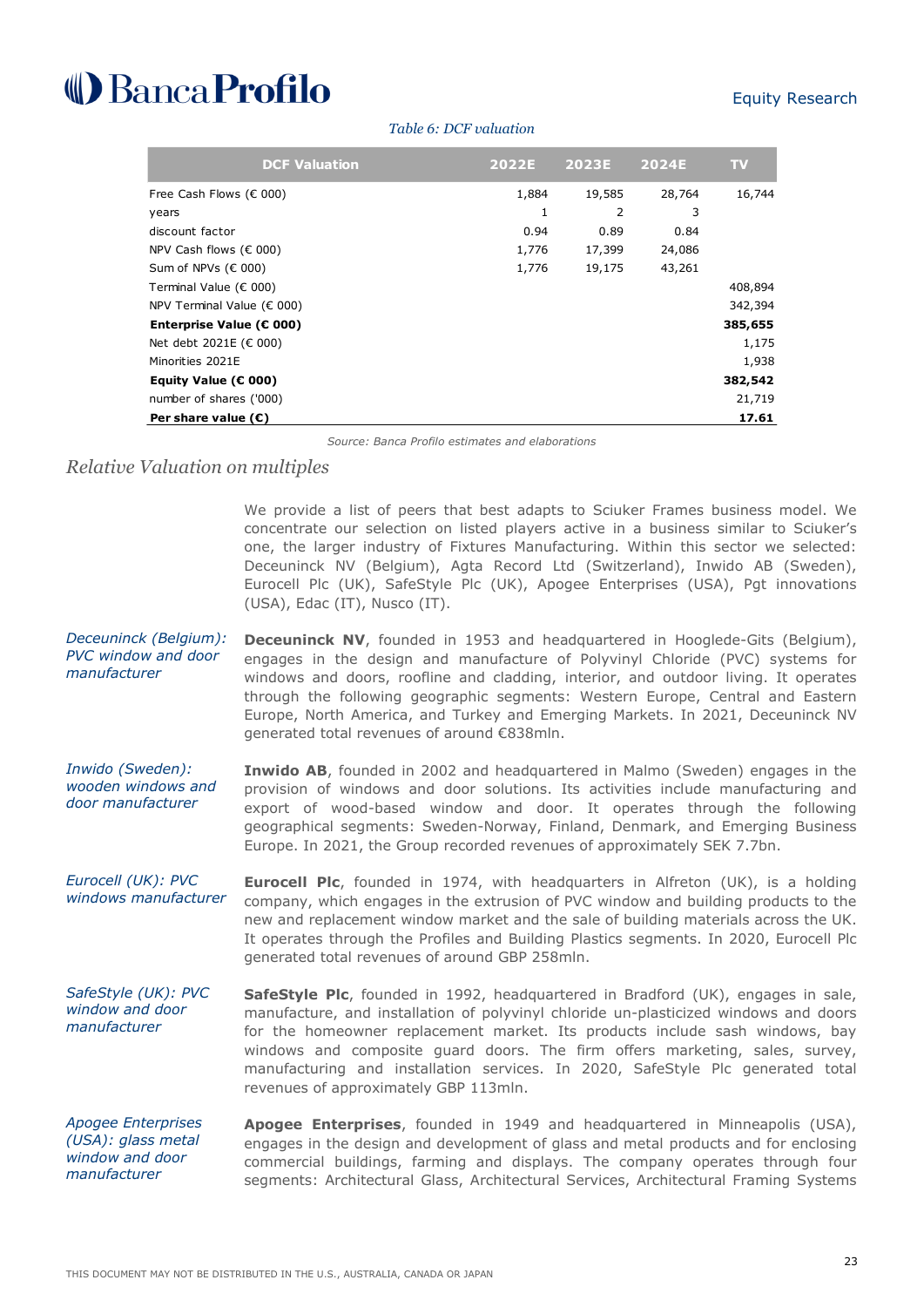### Equity Research

and Large-Scale Optical Technologies. The Architectural Glass segment fabricates glass used in customized window and curtain wall systems comprising the outside skin of commercial and institutional buildings. The Architectural Services segment provides building glass and curtain wall installation services. The Architectural Framing Systems segment designs, engineers, finishes and fabricates the aluminum frames used in customized window, curtain wall, storefront, and entrance systems. In FY21, Apogee Enterprises generated total revenues of approximately \$1.2bn.

- *Pgt innovations (USA): window and door manufacturer* **Pgt innovations**, founded in 1980 and headquartered in North Venice (USA), engages in the manufacture and sale of windows and doors. It offers its products under the brands PGT Custom Windows and Doors, CGI, and WinDoor. In 2020, Pgt innovations generated total revenues of approximately \$1.2mln.
- *Edac (IT)* **EdiliziAcrobatica** engages in outdoor construction works using double safety rope access techniques. Its services include facade and wall clean-up, balcony repair, roof renovation, and facade painting. The company was founded by Riccardo Iovino in 1994 and is headquartered in Genoa, Italy. In 2020 the Company reported revenues at €44.7mln
- *Nusco (IT)* **Nusco** manufactures and markets interior doors and frames. It offers its products in wood, PVC, aluminum and iron under the "NUSCO" brand. The firm operates through Doors Business Unit and Windows Business Unit. The Doors Business Unit produces doors and markets amored doors. The Windows Business Unit engages in the production and marketing of windows, shutters and iron gratings. The company was founded by Mario Nusco in 1968 and is headquartered in Nola, Italy. In 2020 the Company reported revenues at €15.4mln.

| Company               | <b>EV / Sales</b> |       | EV / EBITDA |       |  |
|-----------------------|-------------------|-------|-------------|-------|--|
|                       | 2022E             | 2023E | 2022E       | 2023E |  |
| Deceuninck NV         | 0.6x              | 0.6x  | 4.1x        | 4.0x  |  |
| Inwido AB             | 1.2x              | 1.2x  | 8.5x        | 7.8x  |  |
| Eurocell Plc          | 0.8x              | 0.7x  | 5.4x        | 4.8x  |  |
| SafeStyle UK Plc      | 0.4x              | 0.4x  | 3.9x        | 3.2x  |  |
| Apogee Enterprises    | 1.0x              | 0.9x  | 10.0x       | 7.9x  |  |
| Pgt innovations       | 1.2x              | 1.1x  | 10.3x       | 6.8x  |  |
| Ediliziacrobatica     | 1.3x              | 1.1x  | 9.0x        | 5.5x  |  |
| <b>Nusco</b>          | 1.5x              | 1.3x  | 10.9x       | 6.9x  |  |
| Mean                  | 1.0x              | 0.9x  | 8.8x        | 6.1x  |  |
| <b>Sciuker Frames</b> | 1.8x              | 1.3x  | 6.4x        | 4.4x  |  |

### *Table 7: Market multiples*

*Source: Banca Profilo elaborations on elaborations on FactSet (as of 18 th February 2022)*

### *EV/EBITDA 2022E 8.8x*

Our sample of similar players active in the larger Fixtures Manufacturing industry, shows a medium value EV/EBITDA 2022E of 8.8x.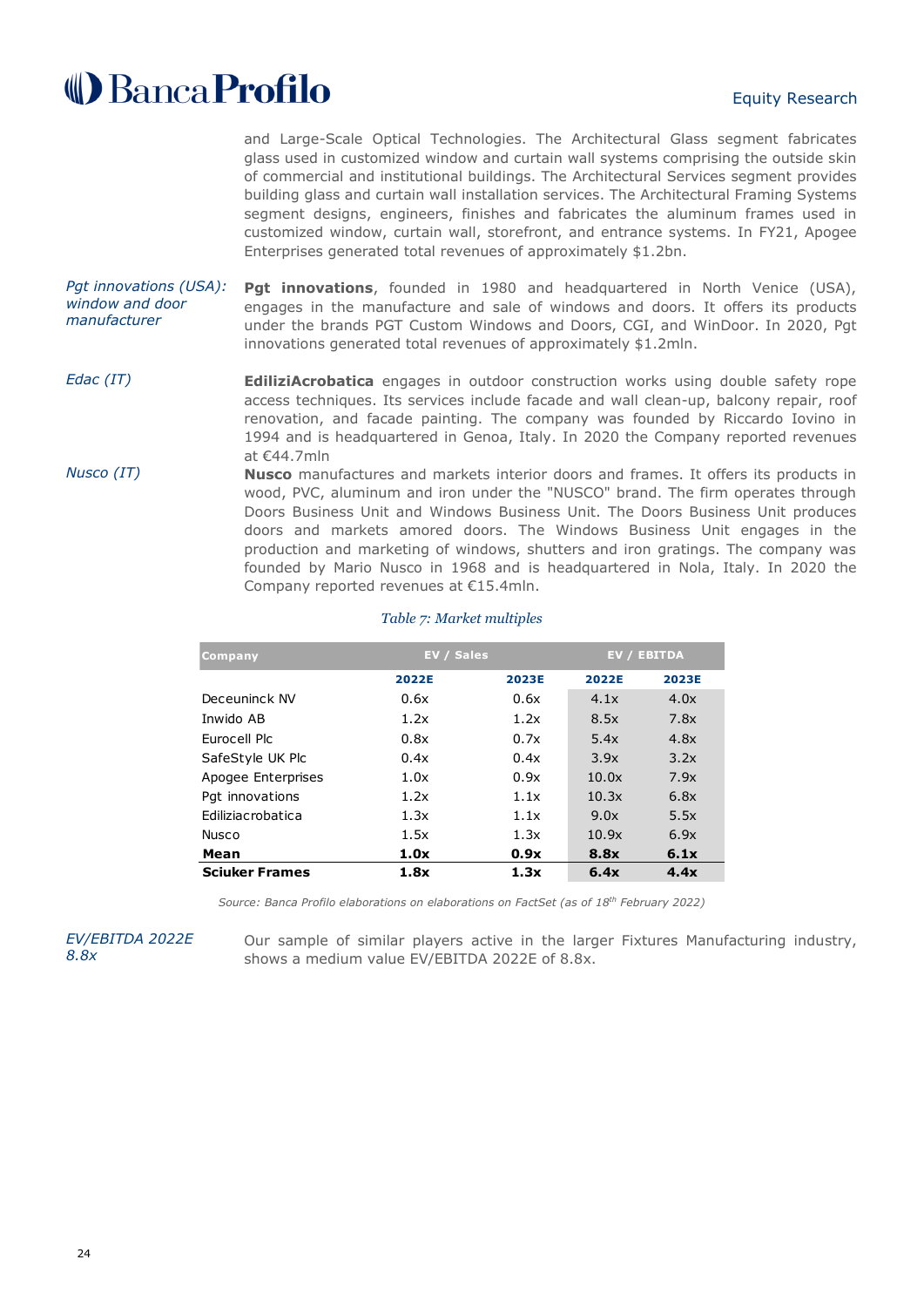# Equity Research

| <b>Company</b>        |       | Sales growth |         |       | <b>EBITDA</b> margin |       |
|-----------------------|-------|--------------|---------|-------|----------------------|-------|
|                       | 2021E | 2022E        | 2023E   | 2021E | 2022E                | 2023E |
| Deceuninck NV         | 30.7% | $-0.1\%$     | 0.6%    | 12.3% | 13.8%                | 14.0% |
| Inwido AB             | 15.6% | $6.1\%$      | 2.2%    | 14.7% | 14.7%                | 14.9% |
| Eurocell Plc          | 33.0% | 4.9%         | 5.4%    | 15.2% | 15.3%                | 15.4% |
| SafeStyle UK Plc      | 26.6% | 7.4%         | 5.3%    | 10.4% | 10.4%                | 11.1% |
| Apogee Enterprises    | 2.8%  | 2.3%         | 6.4%    | 10.1% | 11.3%                | 11.7% |
| Pqt innovations       | 31.6% | 21.4%        | $8.2\%$ | 14.6% | 16.3%                | 16.9% |
| Ediliziacrobatica     | 77.8% | 32.5%        | 19.0%   | 18.8% | 19.0%                | 19.7% |
| Nusco                 | 31.8% | 18.2%        | 16.7%   | 15.8% | 16.7%                | 18.2% |
| Mean                  | 31.2% | 11.6%        | 8.0%    | 14.0% | 14.7%                | 15.2% |
| <b>Sciuker Frames</b> | 89.8% | 355.1%       | 42.0%   | 34.0% | 28.6%                | 29.6% |

*Table 8: Sample benchmarking*

*Source: Banca Profilo elaborations on elaborations on FactSet (as of 18 th February 2022)*

*Market multiples* 

valuation: €14.5/share the postponement of Superbonus 110% until 2025, we used the adjusted EBITDA in Our relative valuation is based on peers' average EV/EBITDA 2022E at 8.8x. Following 2022E at €36.4mln. This leads to an Equity Value of €317.4mln (vs previous €317.1mln) or €14.5/share (vs previous before €14.6/share).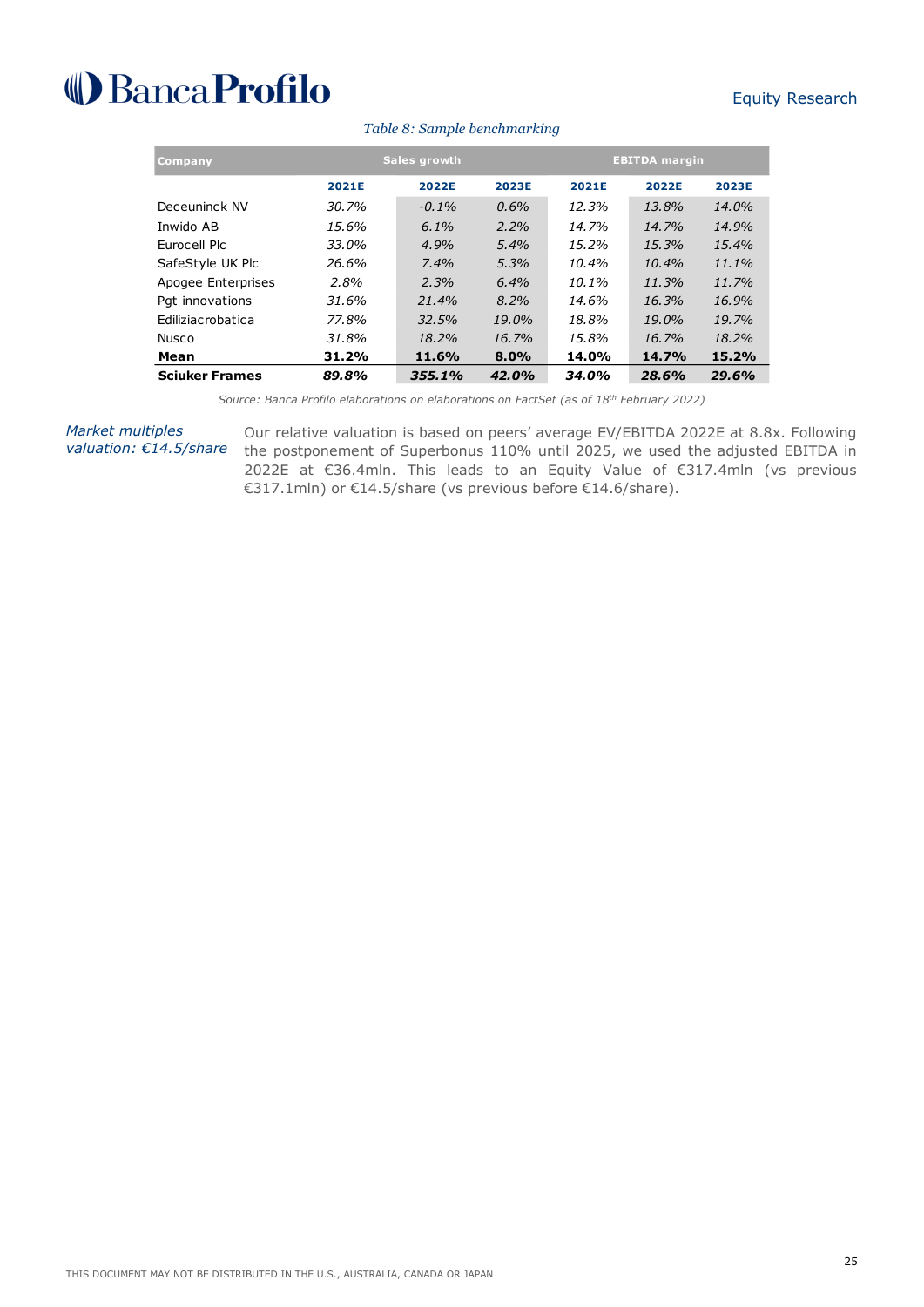# **<sup></sup> Banca Profilo**

|                         | <b>Relative Valuation on market multiples 2022E</b> |
|-------------------------|-----------------------------------------------------|
| <b>EV/EBITDA</b>        | <b>EBITDA adjusted</b>                              |
| 2022E                   | 2022E                                               |
| 8.8x                    | 36,398.0                                            |
| <b>ENTERPRISE VALUE</b> | <b>NET DEBT FY21</b>                                |
| 318,591.7               | 1,175.1                                             |
| <b>EQUITY VALUE</b>     |                                                     |
| 317,416.6               |                                                     |
| Price per share         | 14.53                                               |

*Table 9: Market multiples valuation*

*Source: Banca Profilo elaborations on elaborations on FactSet (as of 18 th February 2022)*

*TP at €16.1/share (vs previous €15.5/share); BUY confirmed*  We set our 12-month Target Price at €16.1/share as the average of DCF and market multiple valuations. Given the significant potential upside on Sciuker's closing price (as of 2<sup>nd</sup> March 2022), we confirm our BUY recommendation.





*Source: Banca Profilo estimates and elaborations on Bloomberg data*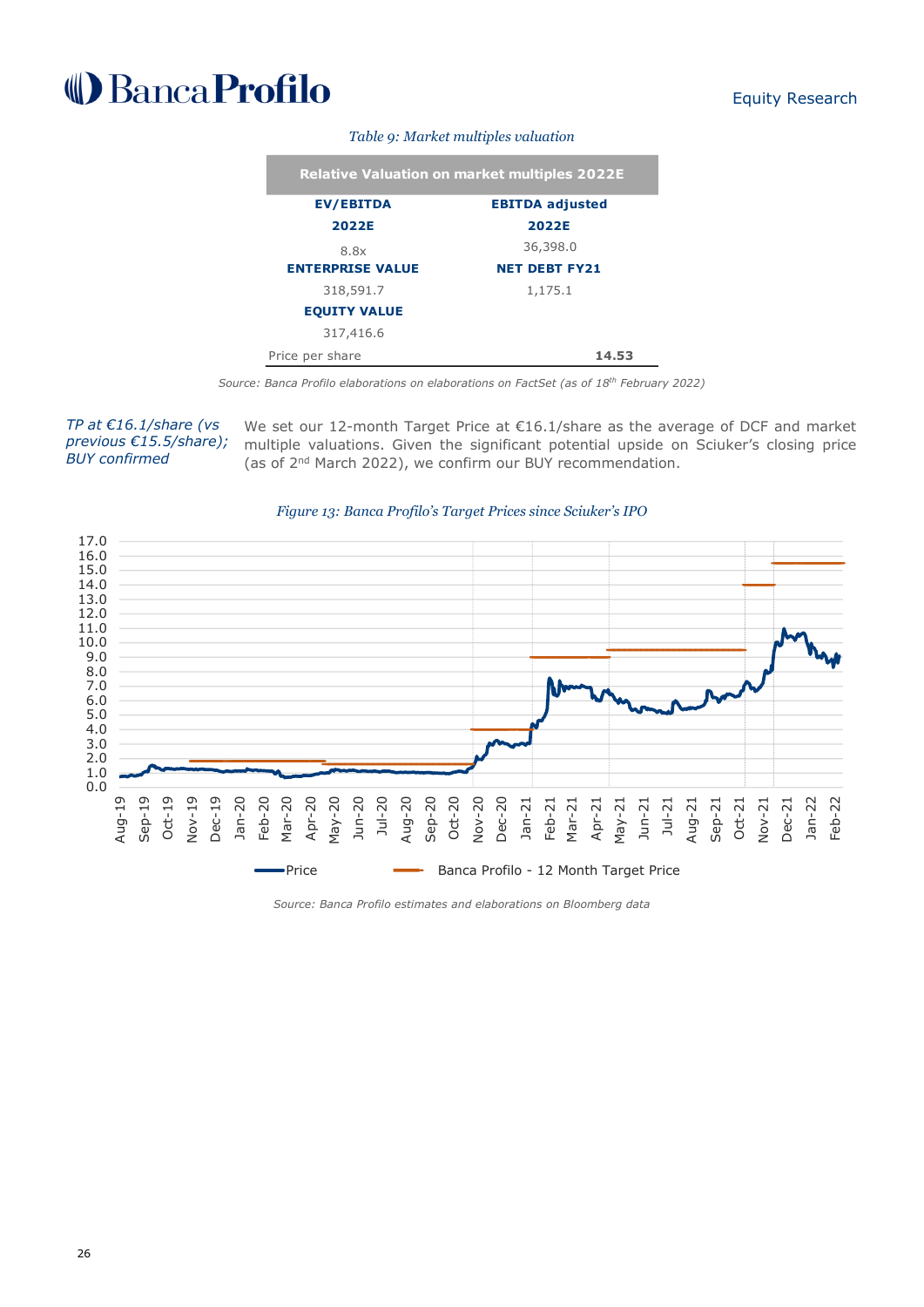THIS PAGE HAS BEEN INTENTIONALLY LEFT BLANK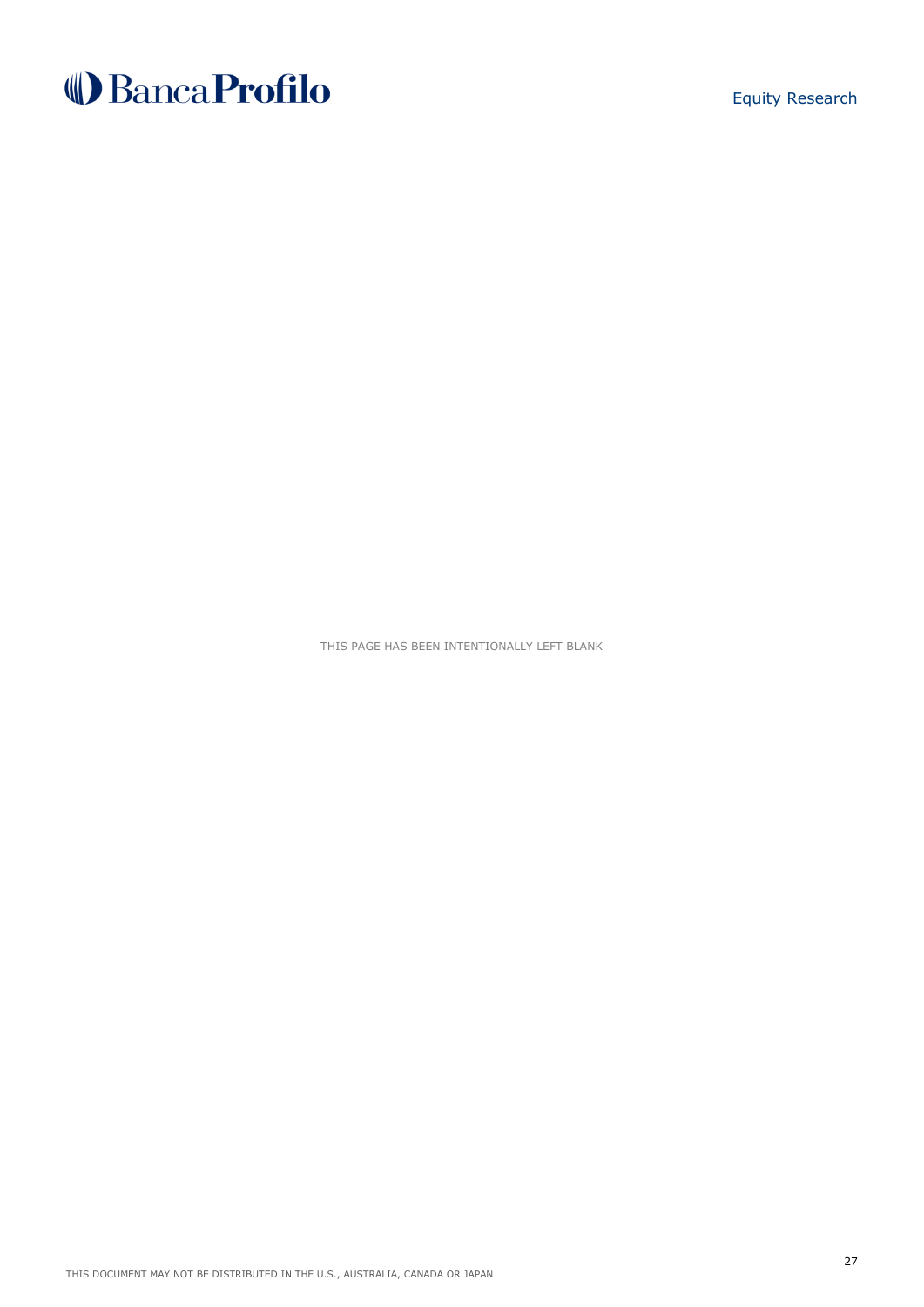# Equity Research

| <b>Banca Profilo</b> |                |                 | <b>Equity Research</b> |
|----------------------|----------------|-----------------|------------------------|
| Sciuker Frames       | Recommendation | Target Price    | Upside                 |
| "ID Card"            | <b>BUY</b>     | 16.1 $\epsilon$ | 90%                    |

#### **Company Overview**

Sciuker Frames S.p.A. was founded in 1996 under the name "System S.r.I.". Sciuker is a National integrated group active in the design, development, production and marketing of windows<br>in wood-aluminium and structural woodenergy efficiency works, including thermal insulation, fixtures and boiler replacement, photovoltaic systems, within building restructuring both in condominium buildings and single-family houses. Customers will pay the cost of the intervention through the transfer of their 110% tax credit. At the end of April 2021, Sciuker announced the acquisition of 63.5% of GC Infissi based in Piedmont. The Company is mainly active in the production and processing of windows and frames in PVC (representing the 90% of its business) and also in the production of doors. Since 2017, GC has diversified its product range into aluminium windows. Thanks to <sup>a</sup> production space of 10k square meters, GC Infissi can produce up to 150 units per day. According to 2020 preliminary results the Company should registers revenues at €8.4mln (-17% yoy due to Covid-19 impact) and an EBITDA adjusted margin at 1.51% (down from previous 4.31%). On 10th November, Sciuker Frames announced the acquisition of the 60% of Teknika Group for €2.9mln (4.3x 2021 EBITDA). Following Teknika acquisition, Sciuker Frames Group has become the first pole of frames and solar shading with a Made in Italy design. The acquisition of Teknika allows the Group to significantly expand its offering integrating frames with accessories like mosquito nets, roller shutters, thermal insulating monoblocks, external curtains and bioclimatic pergolas. Thus, the Group expands its own HOLE BOX, <sup>a</sup> complete and integrated offering with fixtures and accessories ready for the market of the energy efficiency of the Italian housing stock. In 2021, Group VoP increased significantly from €23mln to €103mln, yet below management guidance (€105mln) and our estimate (€109mln). FY21 revenues include €44.5mln from Superbonus 110% (+485% yoy), below management projection at €56mln, due to the pandemic outbreak, and below our estimate at €64.3mln. Group adjusted EBITDA rose from €6mln in 2020 to €28mln in 2021, beating our estimate at €26.5mln and above the guidance at €25.7mln. Adjusted EBITDA margin improved to 27.2% from 26.5% in 2020, well above our estimate at 24.3%. At the end of 2021, net debt was €1.3mln, decreasing from €2.4mln a year earlier, yet missing our net cash estimate at €4.7mln management net cash guidance of €3mln. In FY21, the Group cashed in €20.1mln from warrants exercise and partially used it to: i) finance the acquisitions of Teknika and GC Infissi (€4.9mln); ii) NWC needs; iii) Capex. According to the 2022 Italian Budget Law draft, the Ecobonus is confirmed at 110% in 2023 and reduced to 70% in 2023 and to 65% in 2025. The Ecobonus is considered a key measure to reduce the CO2 emission as agreed with the European Union. Residential buildings are responsible for most of CO2 emission in cities with windows and frames having a key role in guaranteeing thermal and acoustic insulation. The houses with old fixtures are highly heat dispersive (up to 40% of the total), increasing CO2 levels and bill costs. Following the confirmation of Superbonus in 2024 and 2025, management raised its 2022-2024<br>guidance. The Company now expects to reach Adjusted EBITDA projection has been raised to €38mln from previous guidance €34mln in 2022, to reach €58.2mln in 2024 (vs previous guidance at €39mln). As regards the net financial position, Sciuker Frames now sees net cash at €12.6mln at the end of 2022 (vs previous guidance at €10mln) to reach net cash of €67mln in 2024 (vs previous target at €81mln).

#### **Strengths Weaknesses**

- Leader manufacturer of high quality windows and shutters
- Strong company commitment in eco-sustainable practices example and the strong of the High NWC/Sales ratio
- Strongly investing on corporate culture, brand and innovative marketing NWC optimization needed
- 
- A structured, trained sales force driven by commercial performance **Finance A** structured be strengthened **Finance department to be strengthened**
- Industrialized production techniques in a sector traditionally characterized by craftsmanship
- Distinctive product portfolio
- $^{\circ}$ A wide portfolio of patented products
- $^{\circ}$ High availability of skilled labor on site
- $^{\circ}$ High margins and cash generator driven by a rigorous cost and working capital management
- 
- Strong cross selling skills
- $^{\circ}$ Fresh cash-in deriving from the warrant exercise for further solid growth and improving profitability
- New synergies deriving from GC Infissi and Teknika acquisition

#### **Opportunities Threats**

- Very fragmented Italian reference market • Strong roll out of management contracts
- 
- "Ecobonus"
- Ad-hoc international partnerships and/or bolt on acquisitions
- $^{\circ}$ Large potential Italian addressable market

- 
- 
- Competition by PVC windows have lower production costs
- 
- Strong leverage

- High level of competition within the existing players
- High growth rates could lead to cost management issues
	- Very small company size
- Competition from large producers (eg. Oknoplast) capable of a<br>strong price competition
- 
- Unexpected changes in the Eco110 law

### **Main catalysts**

M&A deals to enter new geographies and new market niches Quicker or higher margins improvement driven by NWC optimization

Further network expansion in the Italian market

The extension of Eco110

The increase of production capacity thorugh new investiment in "Industria 4.0"

Synergies with GC Infissi

Structured business plan to include the use of fresh cash for further solid growth and improving profitability

### **Main risks**

Rising price competition from international Fixtures Manufacturing players

Less than expected growth of foreign markets

Loss of control over big orders receivables

Higher than projected negative impact of Covid-19 on 2020 estimates;

Any change in the Eco110 law

# **SWOT Analysis**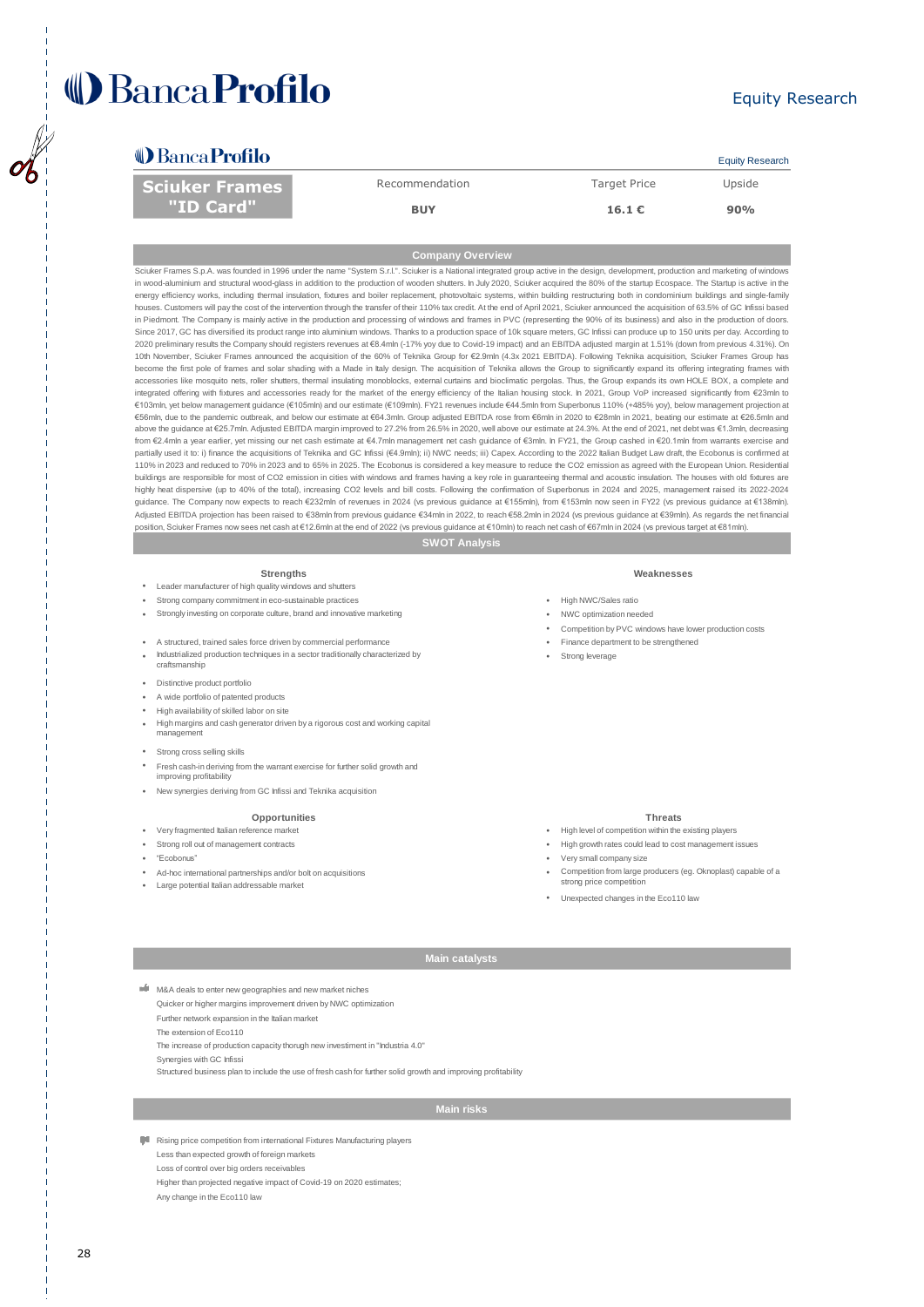# *<u>ID* Banca Profilo</u>

# **D**BancaProfilo

| <b>Sciuker Frames</b>           |          | Recommendation |                      | <b>Target Price</b> |                                  | Upside                                       |                                         |        |
|---------------------------------|----------|----------------|----------------------|---------------------|----------------------------------|----------------------------------------------|-----------------------------------------|--------|
| "ID Card"                       |          |                |                      |                     | <b>BUY</b>                       | 16.1 $\epsilon$                              | 90%                                     |        |
| mar, 03 2022 - 08:24            |          |                |                      |                     |                                  |                                              |                                         |        |
| <b>Main Financials</b>          |          |                |                      |                     |                                  | <b>Company Description</b>                   |                                         |        |
| $(\epsilon$ mln)                | 2019     | 2020           | 2021E                | 2022E               | 2023E                            |                                              |                                         |        |
| <b>Revenues</b>                 | 11,966   | 19,105         |                      | 97,421 133,828      | 169,484                          | Company Sector<br>Price $(\epsilon)$         | Fixture manufacturer<br>8.46            |        |
| yoy change                      |          | 59.7%          | 409.9%               | 37.4%               | 26.6%                            | Number of shares ('000)<br>Market Cap (€mln) | 21,719<br>182.7                         |        |
| <b>Value of Production</b>      | 11,905   |                | 22,598 102,846       | 146,078             | 185,733                          | Reference Index                              | FTSE AIM Italia                         |        |
| yoy change                      |          | 89.8%          | 355.1%               | 42.0%               | 27.1%                            | Main Shareholders                            | Marco Cipriano, Romina Cipriano         |        |
| <b>Adjusted EBITDA</b>          | 2,565    | 5,982          | 27,735               | 36,398              | 47,099                           | Main Shareholder stake                       | 51%                                     |        |
| yoy change                      |          | 133.2%         | 363.6%               | 31.2%               | 29.4%                            | Free Float                                   | 42%                                     |        |
| margin (%)                      | 17.7%    | 26.5%          | 27.0%                | 24.9%               | 25.4%                            | Daily Average Volumes ('000) 170.6           |                                         |        |
| <b>Adjusted EBIT</b>            | 901      | 2,149          | 21,837               | 26,071              | 34,963                           | Sample of comparables                        | Deceuninck NV, Inwido AB, Eurocell Plc, |        |
| margin (%)                      | 7.6%     | 9.5%           | 21.2%                | 17.8%               | 18.8%                            |                                              | SafeStyle UK Plc, Apogee Enterprises,   |        |
| <b>EBT</b>                      | 522      | 3,840          | 21,130               | 25,721              | 34,729                           |                                              | Pqt innovations, Nusco, EDAC            |        |
| margin (%)                      | 4.4%     | 17.0%          | 20.5%                | 17.6%               | 18.7%                            |                                              |                                         |        |
| <b>Net income</b>               | 261      | 2,743          | 14,833               | 17,585              | 23,280                           |                                              |                                         |        |
| margin (%)                      | 2.2%     | 14.4%          | 15.2%                | 13.1%               | 13.7%                            |                                              |                                         |        |
| Net Debt (cash)                 | 7,648    | 3,398          |                      |                     | 1,175 (11,763) (38,197)          | <b>Fixtures manufacturing: data of peers</b> |                                         |        |
| <b>Shareholders Equity</b>      | 1,092    | 11,682         | 47,000               | 69,064              | 93,062                           |                                              | 2022E                                   | 20232E |
| Operating Net Working Capital   | 4,980    | 1,637          | 38,731               | 52,980              | 64,358                           |                                              |                                         |        |
| Fixed assets                    | 12,198   | 14,464         | 34,057               | 38,372              | 36,781                           | Revenue Growth (yoy)                         | 37.4%                                   | 26.6%  |
| Net invested capital            | 15,931   | 15,080         | 34,057               | 38,372              | 36,781                           |                                              |                                         |        |
| <b>Operating Free Cash Flow</b> | 1,962    |                |                      |                     | 3,111 (37,094) (14,249) (11,378) | Adjusted EBITDA margin                       | 24.9%                                   | 25.4%  |
| Capex and acquisitions          | (3, 162) |                | $(3,532)$ $(17,000)$ | (14,000)            | (5,700)                          |                                              |                                         |        |
| <b>Free Cash Flow</b>           | (694)    |                | 3,282 (22,915)       | 1,884               | 19,585                           |                                              |                                         |        |

| <b>Solvibility ratios</b>              |       |       |       |         |                    |                                                   |      |        |
|----------------------------------------|-------|-------|-------|---------|--------------------|---------------------------------------------------|------|--------|
|                                        | 2019  | 2020  | 2021E | 2022E   | 2023E              |                                                   |      |        |
|                                        |       |       |       |         |                    | <b>Fixtures manufacturing: multiples of peers</b> |      |        |
| Net debt (cash) / EBITDA               | 3.0x  | 0.6x  | 0.0x  | $-0.3x$ | $-0.8x$            | 2022E                                             |      | 20232E |
| Net debt (cash) / Equity               | 7.0x  | 0.3x  | 0.0x  | $-0.2x$ | $-0.4x$            |                                                   |      |        |
| Net debt (cash) / Net Invested Capital | 48.0% | 22.5% | 3.5%  |         | $-30.7\% -103.8\%$ | EV / Sales                                        | 1.0x | 0.9x   |
|                                        |       |       |       |         |                    |                                                   |      |        |

| Source: Bloomberg, Banca Profilo estimates and elaborations |  |  |  |  |
|-------------------------------------------------------------|--|--|--|--|
|                                                             |  |  |  |  |

| <b>Fixtures manufacturing: multiples of peers</b> |              |              |  |  |  |
|---------------------------------------------------|--------------|--------------|--|--|--|
|                                                   |              | 2022E 20232E |  |  |  |
| EV / Sales<br>EV / EBITDA                         | 1.0x<br>8.8x | 0.9x<br>6.1x |  |  |  |

*Source: Bloomberg, Banca Profilo estimates and elaborations Average data*

# Equity Research

of